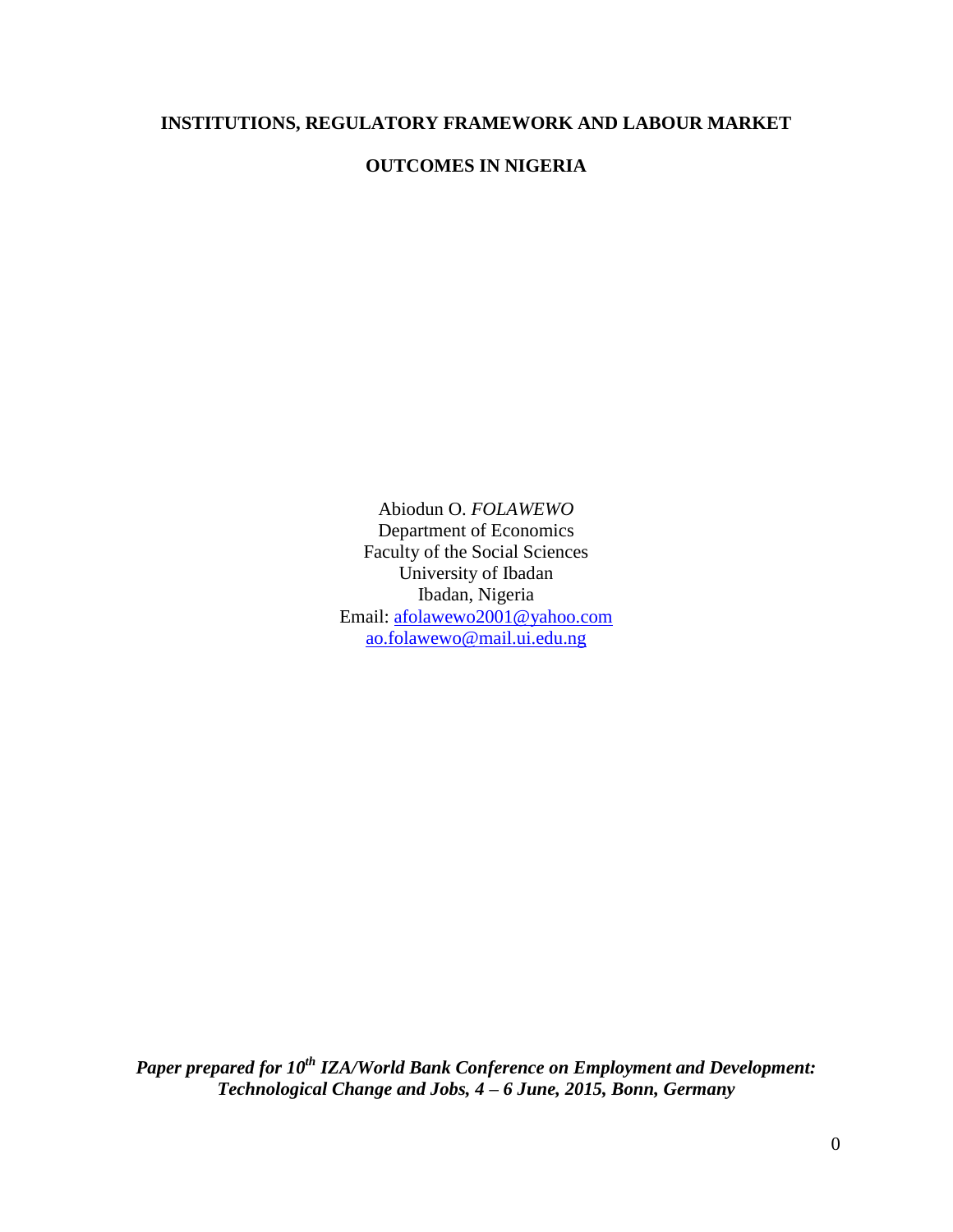#### **Institutions, Regulatory Framework and Labour Market Outcomes in Nigeria**

## *Abstract*

*This paper examines the impact of institutions and regulatory framework on labour outcomes in Nigeria, using static and dynamic analytical methods involving cointegration and Error Correction Model (ECM) techniques with annual data covering 1970 to 2012. The study shows that minimum wage index has significant positive impact on unemployment. Further it is shown that union density has insignificant effect on unemployment, as well on employment across public and industrial sectors. Union density is also found to have positive but insignificant effect on wage in both industrial and public sectors. While minimum wage has insignificant negative effect on both aggregate and public sector employment, its effect on industrial sector employment is mixed. On the other hand, union density has non-significant positive effect on employment across sectors. The impact of minimum wage on industrial sector wage is positive and highly significant, but the effect on public sector wage is minimal. Implication of the results is that the design and implementation of institutional and regulatory framework should be done with caution, as they may yield unintended results.*

## JEL Codes: J20, J28, J52

#### **Introduction**

The labour market is very important in an economy as activities within it determine vital economic outcomes and growth. Hence, the efficient functioning of the labour market has implications for social welfare (Restrepo and Andrea, 2005; Petrin and Sivadasan, 2006). Unlike any other markets, the factor market especially labour market is characterised by several structural factors that inhibit its efficient functioning. The efficient functioning of all markets in general and labour market in particular depends to a very large extent on the institutional and regulatory environment existing in any particular economy (Standing, 1991; Oyejide, 1999). Institutions and regulatory framework such as economic, social and judicial measures that govern hiring, firing and collective bargaining processes and other labour market activities have implications on employment and wage determination as well as productivity. Similarly, the nature and structure of the labour market in a particular economy, such as the extent of formality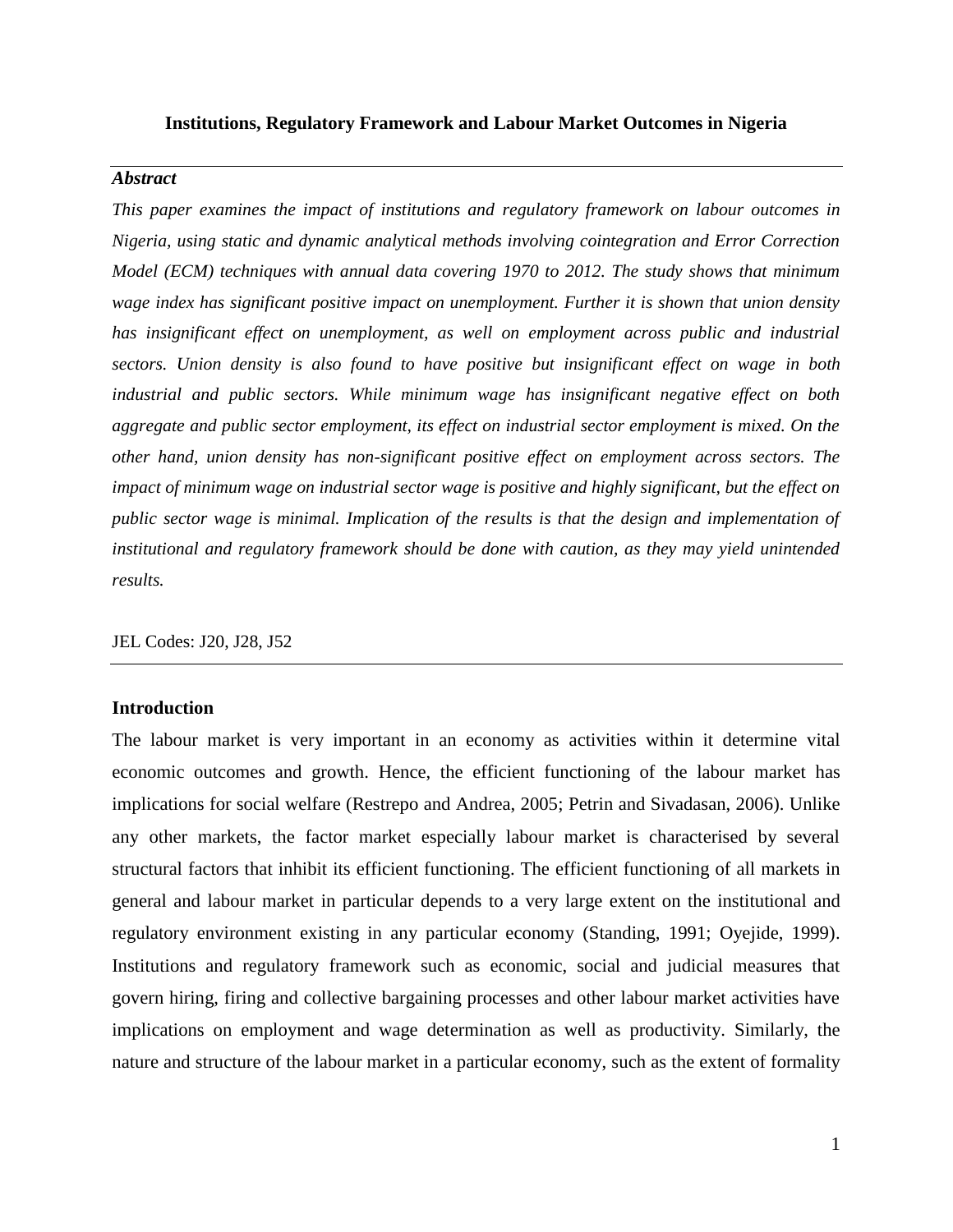and informality, do not only affect the functioning of such market but also the effectiveness of its institutional and regulatory framework (Chen, 2007; Sanchez-Puerta, 2010).

Several reasons have been advanced for the existence of labour market institutions and regulations. A key reason is due to market failure which does not give room for optimal resource allocation and ultimately affects market outcomes. Hence, institutions and regulations are needed to not only ensure optimality, but also protect workers. However, several empirical evidence have shown that while institutions and regulations are put in place to enhance the performance of labour market, they often have unintended negative impact on market outcomes such as employment (unemployment), productivity and earnings (Rama, 1995; Heckman and Pagés, 2000; Downes et al, 2000; Schindler, 2009; Betcherman, 2013).

In Nigeria, institutional and regulatory framework covering the establishment and protection of workers' right, protection of the vulnerable workers, enforcement of minimum wage compensation, and provision of decent working conditions among others are weak (Okoronkwo, 2008). The Nigerian labour market also has a very large informal sector, larger than the formal, which affects the efficacy of the labour market institutions and regulatory framework. The extent to which all these have impacted on labour market outcomes such as employment, unemployment, wages and productivity are unclear. Given the importance of labour in the determination of overall macroeconomic activities, the literature is replete with theories and empirical studies on the interactions between institutions, regulatory environment and the labour market outcomes. However, studies in this area have been concentrated in developed economies, OECD, the US and Latin America, with little attention on developing economies, especially Africa in general and Nigeria in particular. This has limited the understanding of the impact of institutions and regulations in Nigerian labour market. Hence, this study fills the observed vacuum in the literature by examining the impact of institutions and regulatory framework on labour market outcomes in Nigeria, with particular focus on unemployment, employment and wage determination.

The remaining part of the paper is divided into five sections. Section 2 focuses on the overview of institutional and regulatory framework of Nigerian labour market. Section 3 provides a brief review of theoretical, empirical and methodological issues related to the subject matter of the paper. Section 4 describes the methodological approach adopted for the study, data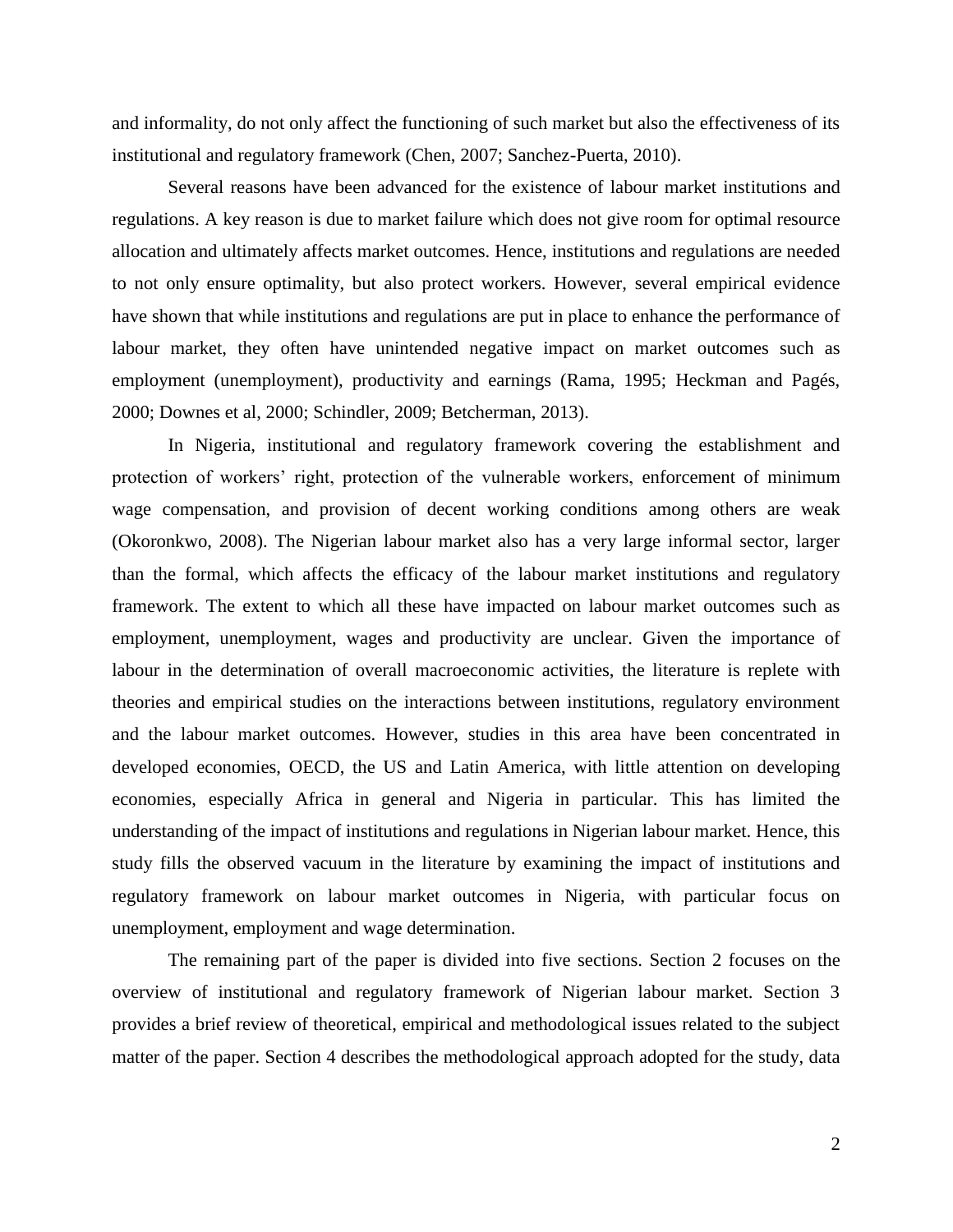source and variable measurement. In section 5 a discussion of the empirical results and their implications is made. Finally, the concluding remarks are provided in section 6.

#### **2. Nigerian Labour Market Institutional and Regulatory Framework**

The structure of the Nigerian labour market is similar to that of any other developing country. Generally, the labour market is made up of two distinct but highly interwoven segments – the formal and the informal. Hiring and firing as well as compensation of employees and other employer-employee relations within the formal segment are governed by official (legal) institutional rules and regulations; while activities within the informal segment of the market are outside of the coverage of official rules and regulations (Ajakaiye and Akerele, 1996; Olofin and Folawewo, 2006). Consequently, the existing labour market institutions and regulations reviewed in this paper are those related to the employment, compensation and other market issues within the formal segment which comprises of large privately owned firms and public organisations.

Nigeria is a member of the International Labour Organisation (ILO) and has also ratified several of the Organisation's conventions and treaties. As a signatory to ILO treaties, the institutional and regulatory frameworks existing in the country are therefore in line with ILO and fall within international standards (Okoronkwo, 2008); though their functioning is often below the acceptable world standards. The formation of regulations and establishment of institutions saddled with implementation of regulations are usually done through legislative processes. Hence, laws governing labour relations have either emerged through decrees in the case of military regimes or through Act of parliaments in case of democratic era.

The administration of labour matter in Nigeria is governed by Labour Act (Decree) No. 21 of 1974 and its subsequent amendments such as Labour Act 1990 and Labour Act 2004. Generally, the Labour Act covers rules and regulations concerning relationship between employers and employees, protections of workers in terms of wages, contracts of employment and terms of employment, and all aspects of working condition. Similarly, the Trade Unions Act (Cap. T14 L.F.N 2004) provides guidelines for formation of trade unions which are usually in existence for advocacy of workers' rights and welfare. Another form of regulation guiding interactions among players within the Nigeria labour market is the Trade Dispute Act 2004 (Cap. T8 L.F.N). This Act sets up modalities for settling and resolving conflicts that may arise between employers and employees.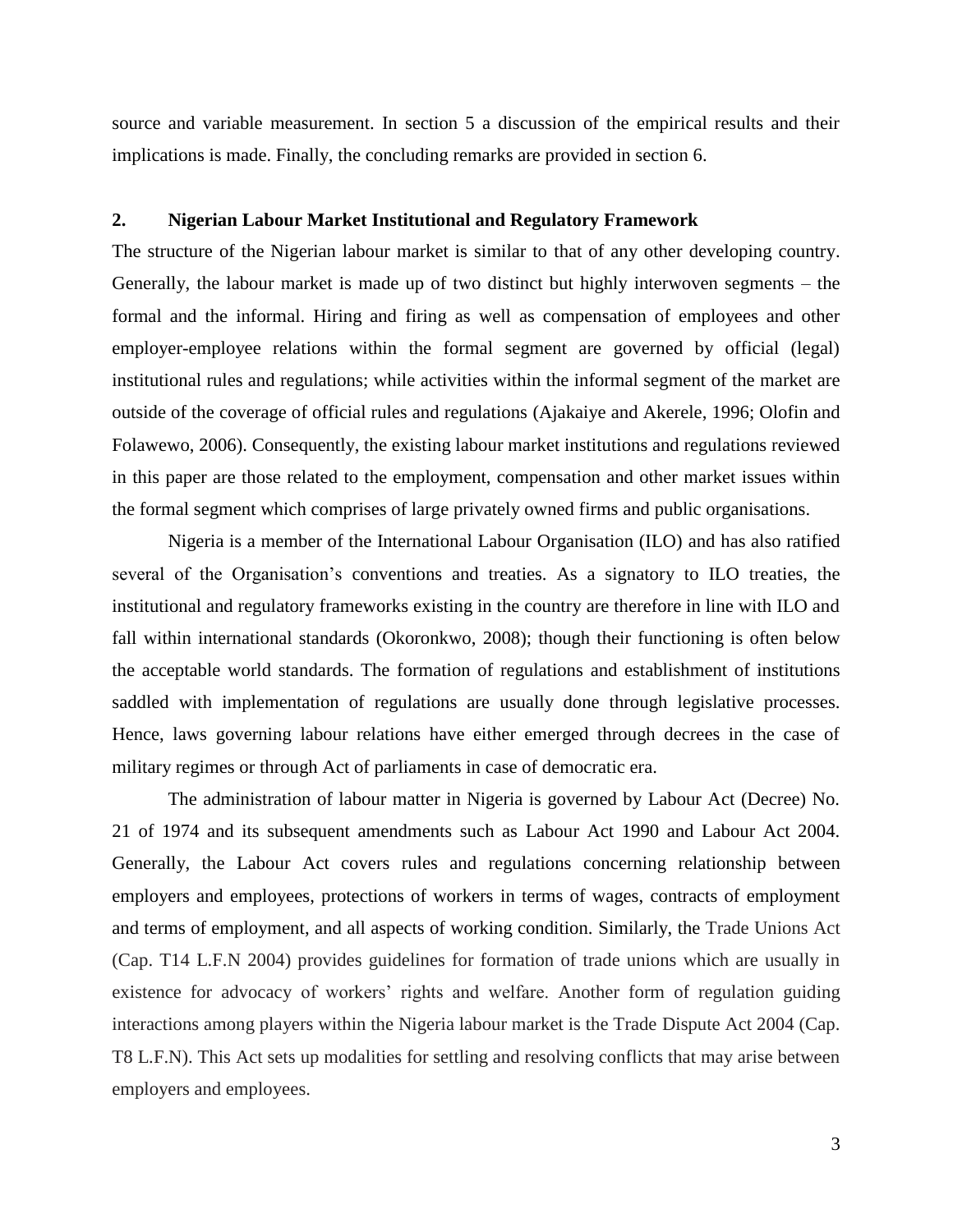A major feature of the Nigerian labour market is the application of Minimum Wage (MW) legislation as a means of protecting low income groups of worker and giving access to some basic standards of living through specification of least basic salaries that different categories of workers should be entitled to. Several MW laws have been implemented in the country over the past years, the latest being the National Minimum Wage (Amendment) Act  $2011<sup>1</sup>$ . It is worthy to note that any time a MW agreement is reached and MW Act becomes operational, its implementation usually causes hiccups. Since MWs are set by the Central (Federal) government, State government (which is the second tier of government) more often find it difficult to implement due to affordability problem. In the same vein, many employers within the private sector also do not adhere to the MW laws. As a matter of fact, insistence on implementation of MW by unions has always brought about industrial disputes such as strikes; while employers (both within public and private sectors) usually threat workers with firing, some of such threats have been carried out resulting in several job losses

Other sundry laws operational within the labour market include the National Health Insurance Scheme (Amendment) Act 2011 and the Pension Reform Act 2004, which has now been replaced by the new Pension Reform Act no 2, of 2014. These two legislations are relatively new in the Nigerian labour market and yet to gain full implementation across all the economic sectors and by employers. All these different regulations have played tremendous roles in shaping relationships within the Nigerian labour market over the years.

The implementation and enforcement of compliance to the set of rules and regulations spelt out in the various Acts of laws mentioned above are vested in the hands of different government Ministries, Departments and Agents (MDAs) all of which form the labour market institutions. First, the Federal Ministry of Labour and Productivity (FMLP) acts as the apex labour market institution in the country. FMLP is saddled with the responsibility of overall coordination of employment, compensation and labour and industrial matters. On the workers side, two main trade umbrella unions – Nigerian Labour Congress (NLC) and Trade Union Congress (TUC) are those that fight for protection of workers' right<sup>2</sup>. Similarly, two bodies – the Industrial Arbitration Panel (IAP) and the National Industrial Court (NIC) form the judiciary institutions in charge of settlement of labour market law suits. Another ministry whose activity is

 $\overline{a}$ 

 $<sup>1</sup>$  See Folawewo, 2009 for a comprehensive review of the various minimum wage legislations Nigeria.</sup>

<sup>&</sup>lt;sup>2</sup> There are several trade unions in Nigeria, nearly every profession has one form of trade union or the other; however, all trade associations and labour unions are either members of NLC or TUC.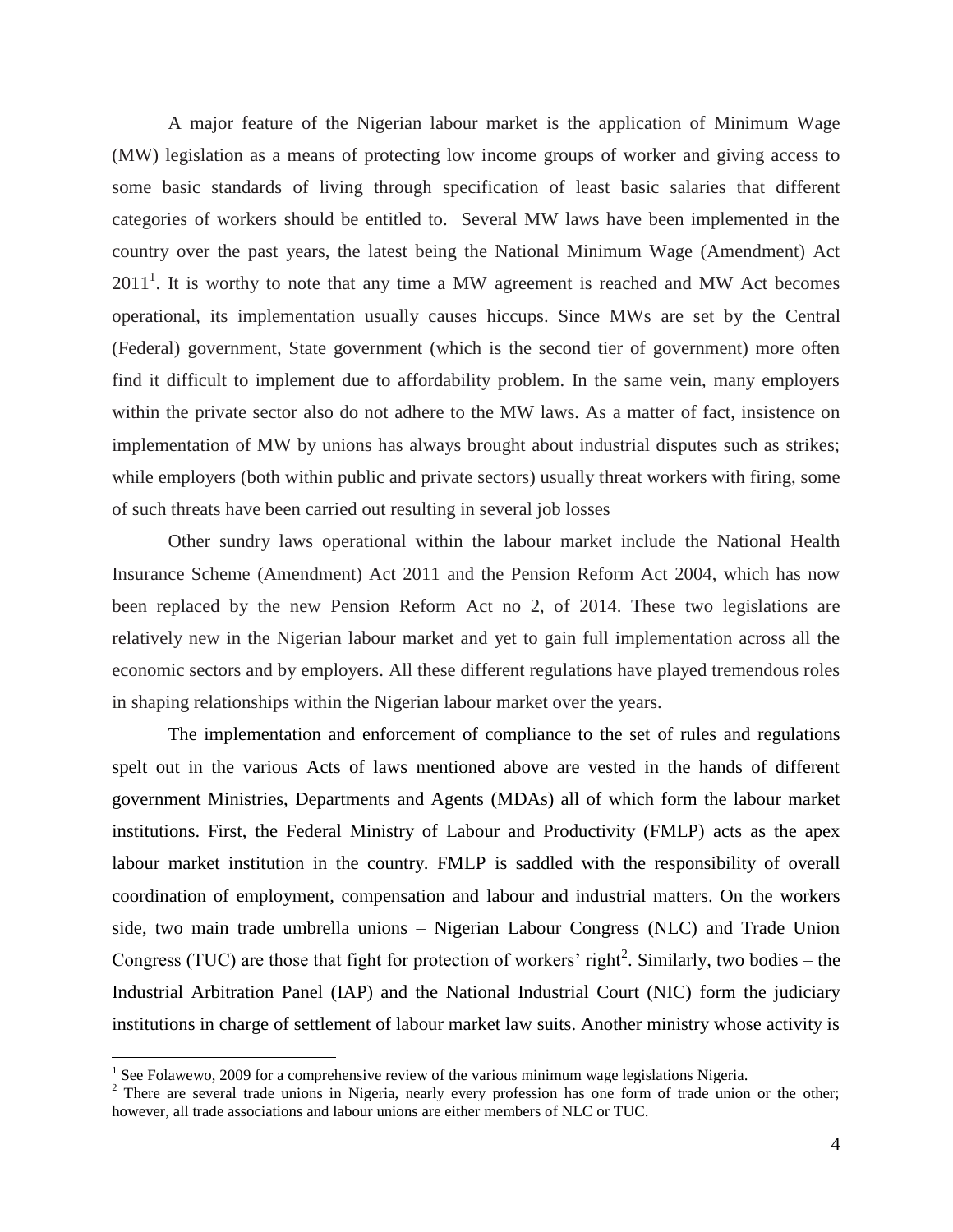not directly related, but indirectly covers some aspects of labour market is the Federal Ministry of Finance (FMF). Each of these institutions has distinct but interwoven roles for ensuring smooth running and efficient functioning of the Nigerian labour market.

Rules and regulations emanating from the various Acts and legislations governing the operations within the labour market are usually poorly implemented and most often ineffective. As noted earlier, regulations partly cover the entire market with the large informal segment being uncovered. In the covered segment, regulations are only effective to a limited extent, in terms of compliance, in the public sector; whereas, in the private sector the compliance level is low, due to poor monitoring and implementation. The management of labour market institutions is characterised with ineptitude and corruption, result of which is manifested in inefficacy of rules and regulations. This has also given room to lack of adherence to employment and compensation laws among employers across sectors in the market. As a result, workers are made to suffer severe consequences. In reaction to the observed phenomenon, trade unions have over the years been involved in industrial disputes, majority of which often resulted into work stoppages. Both the IAP and the NIC have had causes to step into several industrial disputes. However, resolution of trade disputes has usually taken a tripartite form in which representatives of government, employers and employees come together to reach consensus. As a matter of fact, trade disputes and resolutions are regular features of the Nigerian labour market.

The ineffectiveness of Nigerian labour market institutional and regulatory framework has affected the performance of the market in several ways. The beneficiaries of the ineffectiveness are usually the employers, while workers on the other hand are usually victims of casualisation of employment, inadequate remuneration (underpayment), exposure to and inadequate care for job and health hazards, and denial of pensions. A noticeable practice across sectors in Nigeria is the phenomenon of contract employment, whereby firms are not engaging in direct employment rather they contract employment to recruitment agencies who pay employees remuneration that are below industry standards. In addition, contract workers are not regarded as core workers, and they lack access to benefits accruable to permanent and/or core workers. The overall effects of these have been lack of motivation for improved productivity among workers and widening of inequality gap in the country.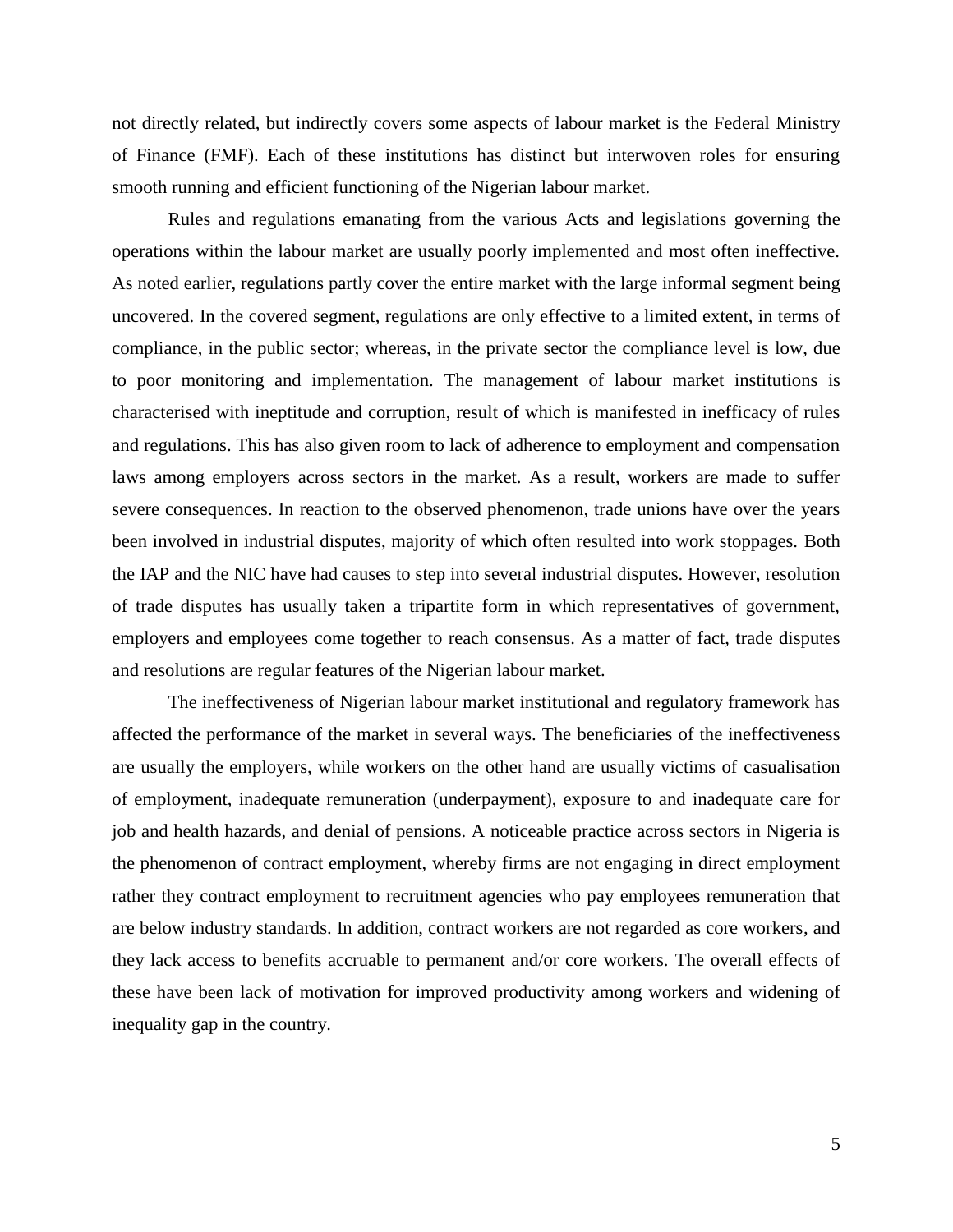## **3. Literature Review**

 $\overline{a}$ 

This section presents a review of some related past studies. Some studies, such as Sanchez-Puerta  $(2010)$  presented review of literature under several labour market institutions<sup>3</sup>. For brevity, this study makes a general presentation of the literature concentrating on theoretical and empirical reviews. The theoretical stance on the impact of institutions and regulatory framework on labour market outcomes in the literature are of two major approaches: the mainstream or traditional approach and a more recent one called the socio-economic approach<sup>4</sup>. The two approaches disagree in almost all of their contributions to literature. Basically, the distinction between the two approaches, which is not the subject matter of this review anyway, is more in the methodology adopted in arriving at their conclusions. The former adopts a mechanical analysis of the labour market, where analytical, more quantitative and advanced econometric techniques are employed (see Fallon and Very, 1998). The latter adopts more trans-disciplinary insights in the form of ideas, concepts, theories, and empirical data among others in explaining the nature of the labour market.

The mainstream philosophy rests on the belief that there is a relationship between wage rates and the demand and supply of labour. Thus, as wage rate increases, demand for labour falls and supply of labour increases. Given this simple analysis, this school of thought advocated a more flexible and efficient labour markets by removing institutions that distorts the forces of demand and supply. By the proponents of labour market flexibility (Blank and Freeman, 1994; Burki and Perry, 1997; Blanchard and Wolfers, 2000; Forteza and Rama, 2002; Besley and Burgess, 2004), any distortion of market mechanism will impede growth and employment for the following reasons: First, most institutional interventions create incentives for market participants to behave differently than they otherwise would. This prevents wages to equal marginal product in equilibrium, thus, making misallocation of resources inevitable. Second, regulations such as minimum wage make adjustment of labour markets to different types of economic changes in a

<sup>&</sup>lt;sup>3</sup> Sanchez-Puerta (2010) presented her review of literature under four sub-headings: (i) Effects of employment protection legislation on labour market outcomes, (ii) Shifting from job to worker protection, (iii) Effects of active labour market policies on labour market outcomes, and (iv) Causes and consequences of formality and informality in the labour market.

<sup>&</sup>lt;sup>4</sup> Fleetwood (2008) called this approach 'a socio-economic approach'. He stated that it consists in the work of heterodox economists such as economic-sociologists, evolutionary economists, feminists, (Old) Institutionalists, Marxists, post-Keynesians, regulationists, and segmented labour market theorists, as well as those who would not describe themselves as 'economists', yet who write on labour markets, coming from disciplines like: industrial or employment relations, labour law, human resource management, education research, organisational and management theory, sociology of work and employment, state theory, urban geography and so on.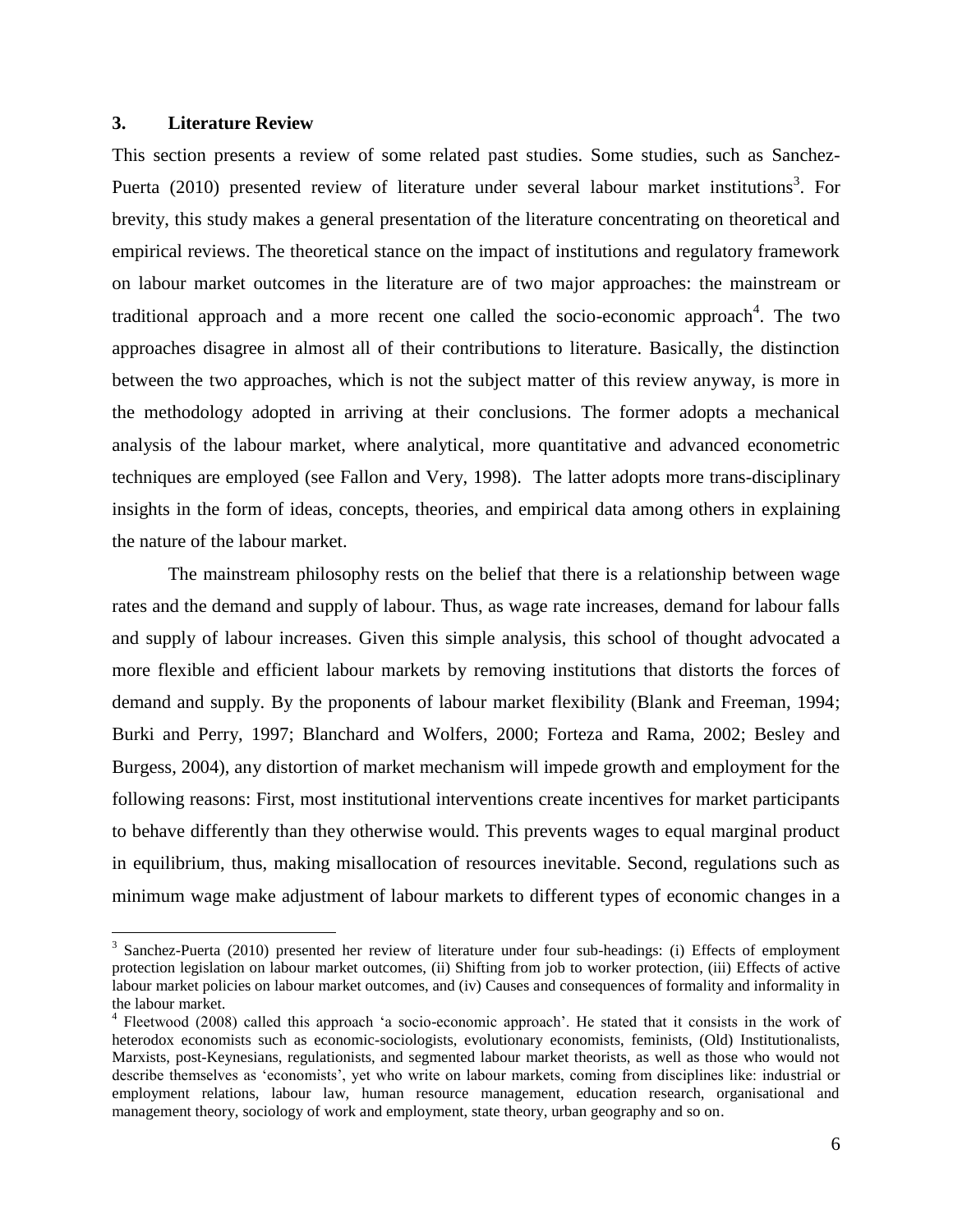dynamic setting difficult. Finally, regulations that redistribute economic 'rents' from capital to labour (for instance, collective bargaining schemes, and expansionary fiscal programs to fund public employment and so on.) reduce investors' profits. This consequently discourages investment and the prospects of economic growth (Cesar and Chong, 2003).

However, the so called socio-economic approach constitutes widespread contributions of many writers, who see labour market differently from the mainstream economists. Proponents of this idea observed that labour market only exists because different sets of agents interact with different sets of social, economic, cultural, political, ideological and social-psychological phenomena, in different spatio-temporal locations (Fleetwood, 2008). Thus, they argued that these phenomena are crucial to the analysis of labour markets. Given the above, they incorporated institutions and regulatory frameworks (IRF) as important determinants of the dynamics in the labour market. The main arguments of this body of knowledge are that IRF can fulfil important redistributive roles particularly to benefit the vulnerable categories of workers; in addition, provisions such as labour standards may create desirable pressures on the employers to focus on the enhancement of their labour productivity whether it is through training or technical innovations (Freeman, 1993); ultimately, standards on mandated benefits may help to solve the moral hazard issues and all the workers will benefit (Summers, 1998).

According to Akerlof (1984), by reinforcing job security, employment protection legislation (EPL) may enhance productivity performance, as workers will be more willing to cooperate with employers in the development of the production process. By this, EPL can be expected to reduce labour turnover. Thus, unemployment or employment duration is expected to be positively correlated with the degree of employment protection. Because EPL ensures longterm labour contract, it creates an incentives for employer to invest in the training and well being of workers, thus, increase human capital and labour productivity. However, there are contrasting arguments in the literature as regards the benefits of EPL. When regulations are very strict, Bertola (1992) opined that firms may become more cautious in adjusting their workforce with the ultimate effect of reducing labour turnover. In the same vein, if the degree of strictness focuses on permanent contract than temporary contract, employers are likely to shift attention to temporary recruitment. Thus, as argued by Bentolila and Dolado (1994), those who are able to maintain a permanent contract will enjoy an even higher level of job security, bringing about an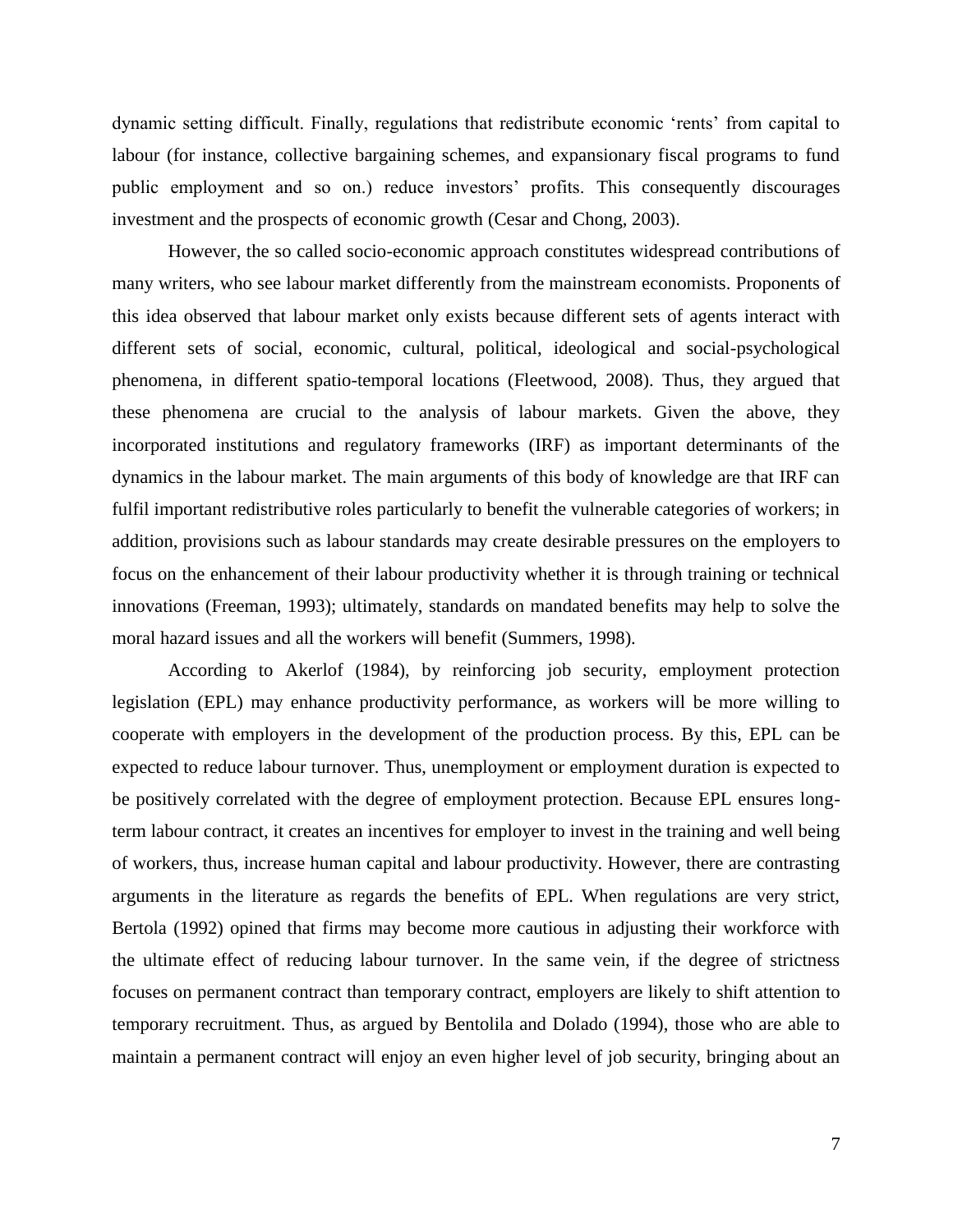increase in wage pressure. Also, in a case where hiring and firing costs cannot be transferred into lower wages, this increases total cost of labour and leads to a reduction in recruitment.

Several empirical studies have been carried out to investigate the link between institutional regulations and labour market outcomes in relation to the two theoretical stands. In a study on India, Besley and Burgess (2004) found that pro-worker regulations are associated with low investment, employment, productivity, output and high urban poverty. The study further revealed that this type of regulation facilitated the existence and growth of a very large informal sector. The findings of the study have been criticised on several grounds, for example, Bhattarcharjea (2007) opined that the use of state-level labour regulation might be inappropriate. In addition, it was argued that scoring of several individual measures was erroneous, and that combination of scores as in Besley and Burgess was not comparable across states.

Petrin and Sivadasan (2006) studied the effect of EPL on Chilean manufacturing firms for the periods 1979-1996 using plant-level production data. Results of the study showed little evidence of a negative impact of EPL on labour demand; however, it found that EPL introduced economically and statistically significant costs to the economy. They argued that firing costs drove a wedge between the marginal revenue product and its marginal cost. The result showed a large and significant increase in both the mean and the variance of the within-firm gap between the marginal product of labour and wage, for both white and blue collar workers.

In a comprehensive cross country study Botero *et al* (2003) investigated the economic effect of labour market regulations such as employment laws, industrial and collective bargaining laws and social security laws for 85 countries. They found out that richer countries regulate labour less often that the poor ones, instead they provide more social securities. Also, they argued that heavier regulation of labour is detrimental to labour force participation and generates higher unemployment. This finding was corroborated by Elmeskov *et al* (1998). However, the study by Belot and Van Ours (2004) showed that EPL lowered unemployment rate. It was also shown that male participation in the labour force is at disadvantage as there are more protective employment, collective relations, and social security laws that favour females. In another study by Cesar and Chong (2003) for 76 countries, they argued that growth is adversely affected by thicker labour codes. Thus, they opined that growth could be promoted by fewer labour regulations, especially in developing countries.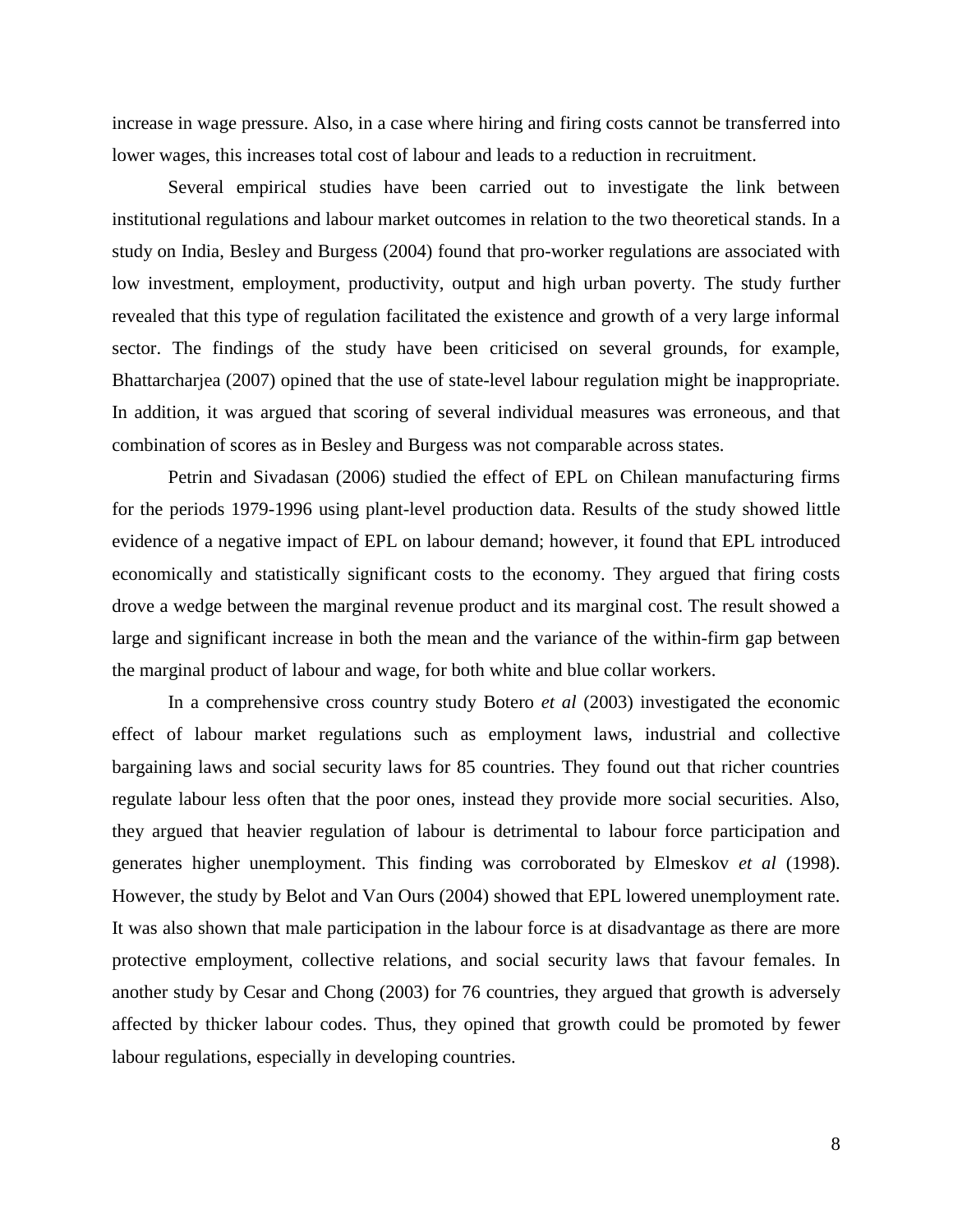Using difference-in-differences methodology Micco and Pages (2006) argued that EPL reduced job flows, mainly in more volatile sectors. However, they concluded that labour regulations do not robustly affect labour productivity – this result was contradictory to results from a study by Cingano *et al* (2010), which found negative impacts of EPL on labour productivity particularly in sector with high rates of labour reallocation. Boeri and Macis (2007), in a panel data analysis for the period 1980-2001, investigated whether unemployment insurance has allowed for more and better structural change to take place. They employed job creation, job destruction, job turnover, and sector reallocation to measure structural change. Their results indicated that introduction of unemployment insurance was associated with higher rates of turnover and labour reallocation across sectors.

It was also observed that among the developing countries, minimum wages and trade unions were the major channels through which higher labour regulations impacted adversely on growth. Griffith *et al.* (2006) in their own study analyzed the impact of product market competition on unemployment and wages, and how this depends on labour market institutions. They used differential changes in regulations across OECD countries over the 1980s and 1990s to identify the effects of competition. Thus, they argued that increased product market competition reduces unemployment, and that it does so more in countries with labour market institutions that increase worker bargaining power. The theoretical intuition is that both firms with market power and unions with bargaining power are constrained in their behaviour by the elasticity of demand in the product market. They further argued that increased competition on real wages could be beneficial to workers, but less when they have high bargaining power. Intuitively, real wages increased through a drop in the general price level, but workers with bargaining power lose out somewhat from a reduction in the rents that they had previously captured.

Blanchard and Wolfers (2000) investigated the joint effect of macroeconomic shocks and protective labour market in European countries and found that in the presences of adverse shocks, protective labour market institutions contributed to higher unemployment; the result which was consistent with that of Fitoussi *et al* (2000). In a similar study, Nickell et al (2002) in their study of OECD from 1961-1995 argued that changes in labour market institutions explained around 55 percent of the increase in European unemployment from the 1960s to the first half of 1990s. In a study which examined the effects of institutions and regulations on unemployment in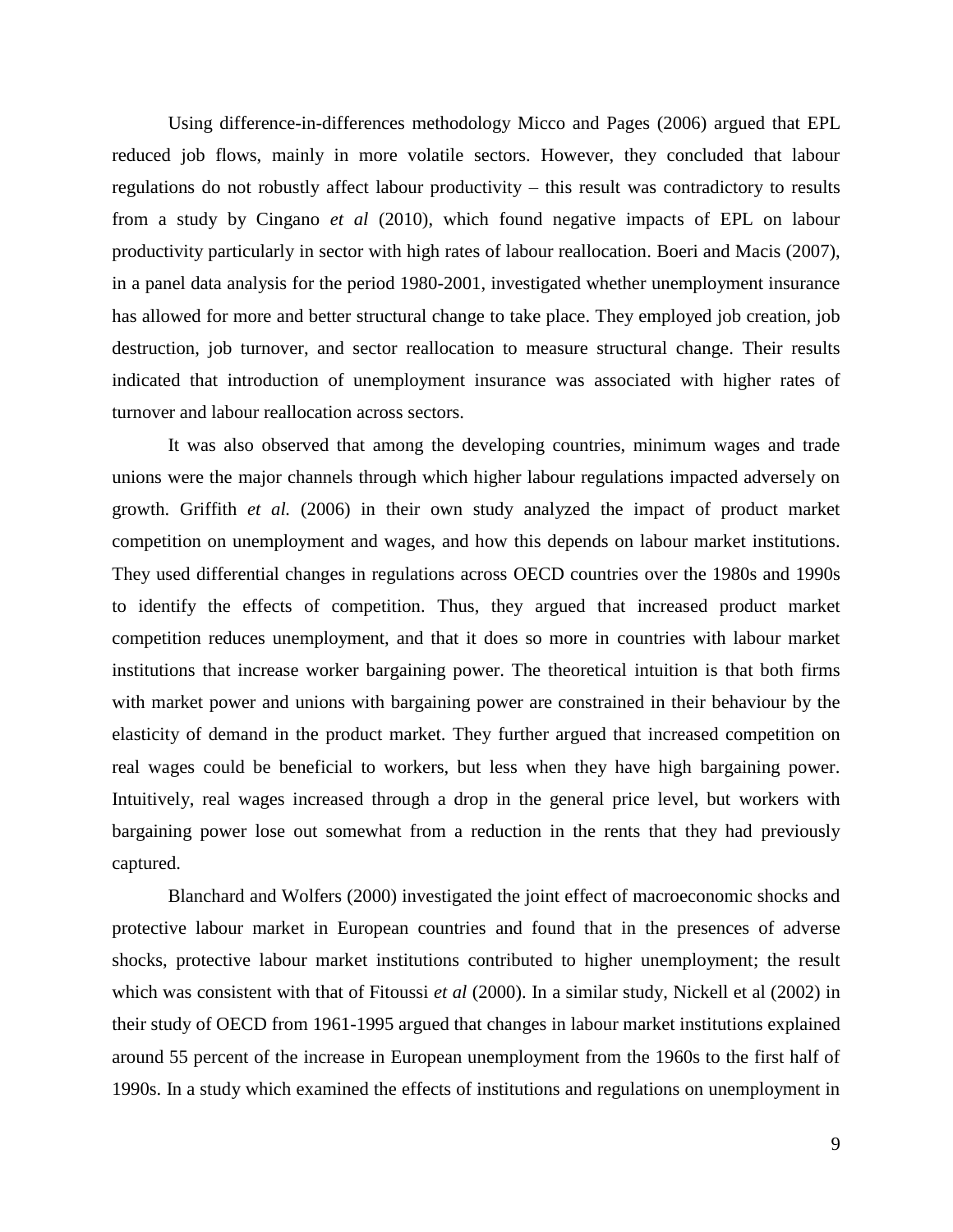OECD, Baccaro and Rei (2007) failed to find any strong evidence of either direct or indirect effect of labour market institution on unemployment. It however found evidence of robust positive effect of union density on unemployment. Schindler (2009) opined that both the structure and sequencing of labour market reforms are important for labour market outcomes and the associated costs of reforms. In another study on EU countries, Tvrdon (2013) found two main institutional factors significantly influencing labour market performance and these are tax wedge on labour activities and active labour market polices. It shows that higher tax has positive correlation with unemployment, but active labour market polices have the tendency to offset the negative effect of high taxation.

In conclusion, evidenced from both the theoretical and empirical review, it is clear that the literature is inconclusive on the impact of institutions and regulatory framework on labour market outcomes. Most of the studies pay more attention to employment effect but less on productivity and wage or income effect. In addition, very few studies to the knowledge of the writer focus on Africa. In particular, it is difficult to identify a rigorous empirical study on Nigeria. Therefore, this study is an attempt at filling this noticeable gap.

## **4. Empirical Model and Data**

Several methodological approaches have been adopted in the literature to analyse the impact of institutions and regulations on labour markets, with many studies adopting the use of dynamic estimation. The basic difference in the various approaches stems from measurement issues on how to appropriately capture institutional and regulatory factors. Also, the methods of analysis have been informed by the focus of particular studies. In this present study, our interest is to examine the effect of institutional and regulatory framework on employment, unemployment and wage determination. Consequently, the approach adopted follows that of Baccaro and Rei (2007) which is a modification of that of IMF (2003), Nickell *et al* (2001) and Nickell et al (2005). The model for unemployment is stated as

$$
UNEMP_t = \alpha_0 + \sum_j \gamma_j X_{jt} + \sum_k \varphi_k Z_{kt} + \varepsilon_t
$$
 (1)

where *UNEMP* denotes unemployment rate, *X* is a vector of institutional and macroeconomic variables,  $Z$  is vector of macroeconomic variables used as control, and  $\varepsilon$  is the random error term that captures unobservable factors that may influence unemployment. The subscript *t* is time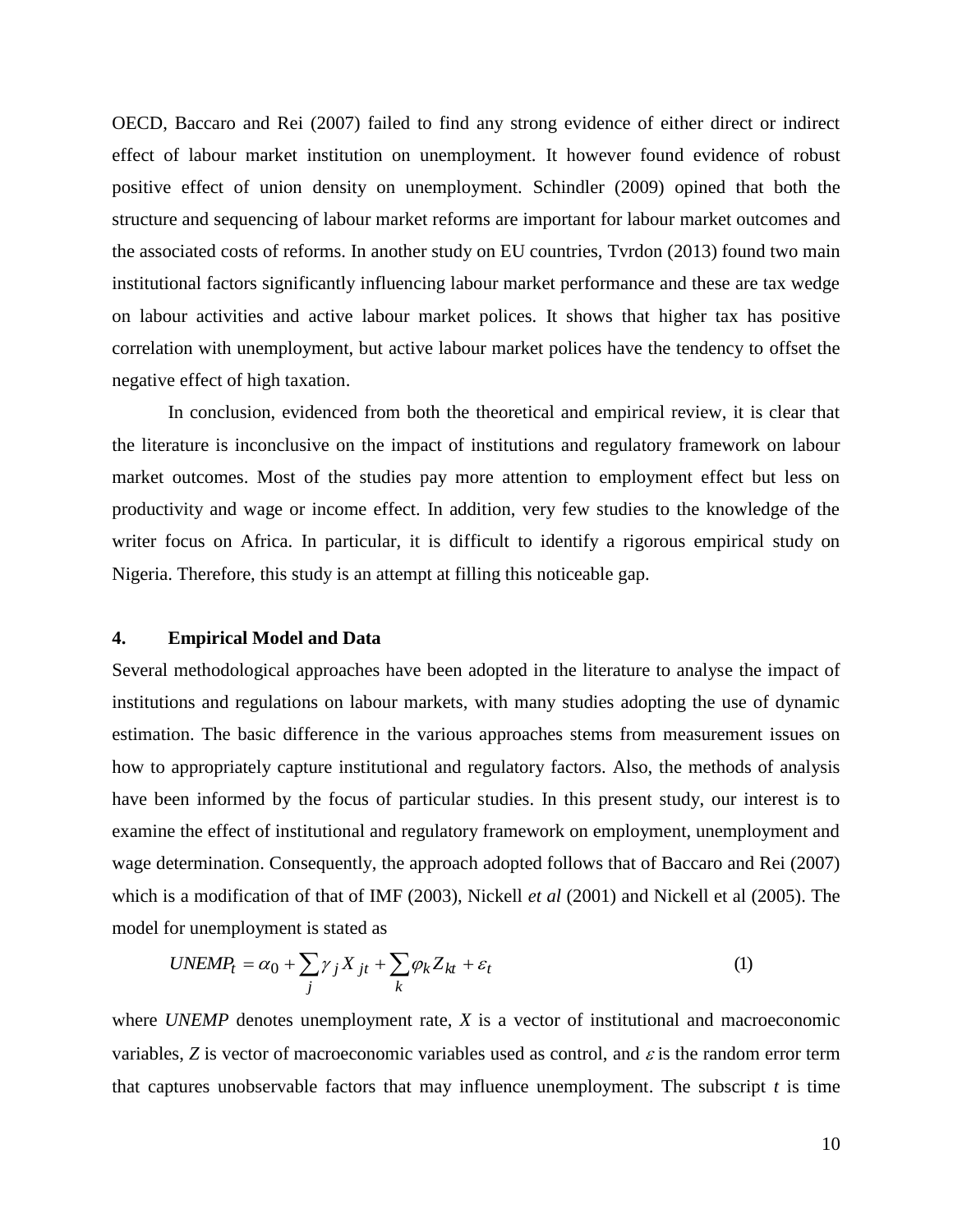period,  $\alpha$ ,  $\gamma$  and  $\varphi$  are parameters to be estimated, and *j* and *k* connote observable numbers of variables in each of the vectors. In order to capture the dynamic behaviour of *UNEMP*, its lagged is introduced into the right hand side of the model. Hence, the dynamic form of the model is specified as,

$$
UNEMP_t = \alpha_0 + +\alpha_1 UNEMP_{t-1} + \sum_j \gamma_j X_{jt} + \sum_k \varphi_k Z_{kt} + \varepsilon_t
$$
 (2)

As noted earlier, one of the outcomes of labour market that is affected by the existence of institutions and regulation in Nigeria is employment generation, consequently, it is pertinent to empirically analyse how employment is impacted. The unemployment equation (2) is modified for employment. The impact of institution and regulation on employment is analysed at two levels. Firstly, the impact is examined at aggregate employment level, that is, on total formal sector employment, and secondly on public sector and industrial sector employment. The disaggregated analysis is crucial for a country such as Nigeria where the reaction of public and private sectors employers to institutional and regulatory changes varies significantly. The employment equation is stated thus

$$
\Delta EMP_{i_t} = \alpha_0 + \alpha_1 \Delta EMP_{i_{t-1}} + \sum_j \gamma_j X_{j, it} + \sum_k \varphi_k Z_{k, it} + \varepsilon_t, \qquad i = 1, 2 \tag{3}
$$

where the **EMP** represents employment, measured in terms of total (aggregate) and sectoral (public and industrial) employment.

 Finally, the effect of changing institutional and regulatory framework on real wage is examined. Institutions and regulations affect real wages in several ways and through various channels. For example, an effective increase in MW without corresponding rise in productivity could lead to upward pressure on inflation and thereby leading to decline in real wages. Similarly, as argued by Baccaro and Rei (2007), given the imperfect nature of labour market, impact of institution and regulation on unemployment is usually transmitted through wage channel. The wage equation is given as

$$
\Delta RELW_{i} = \alpha_0 + \alpha_1 \Delta RELW_{i} + \sum_j \gamma_j X_{j, it} + \sum_k \varphi_k Z_{k, it} + \varepsilon_t, \quad i = 1, 2 \tag{4}
$$

Unlike that of employment, the real wage equation is estimated at sectoral level only in terms of average public sector and industrial sector wages.

The variables of the model are measures in different ways. Two variables, Union Density (UD) and Minimum Wage Index (MWI) are used as institutional and regulatory variables. The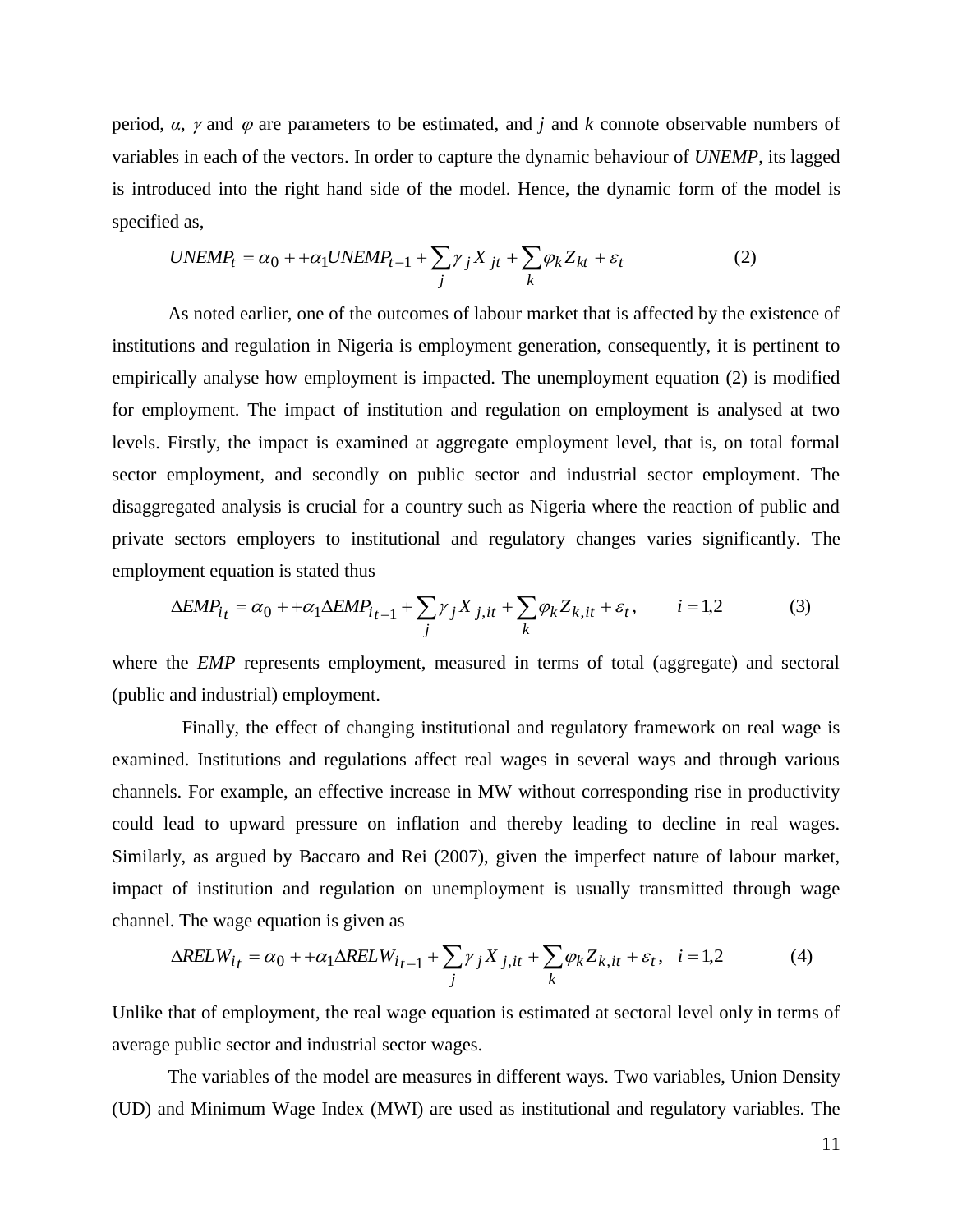*UD* variable is measured as proportion of union membership (total registered members of Nigerian Labour Congress (NLC) and Trade Union Congress (TUC)) to the total workforce<sup>5</sup>; and it is used as a measure of the degree to which employees are organized. Given the active nature of unionism in Nigeria, *UD* is meant to capture the impact of labour union on unemployment, employment and real wage. The variable is expected to have positive effect on real wages, however, the effect on unemployment and employment can be positive or negative, which depends on the reaction of employers across sectors (see Freeman and Medoff, 1984). Macroeconomic variables included in the model are national unemployment rate, inflation, real interest rate, and labour productivity growth. The kaitz-type index of minimum wage legislation is used as MW index. The index is measured as ratio of the minimum wage to average wage. This is measured at aggregate and sectoral levels, in which case for aggregate model the index is constructed as ratio of MW to average economy-wide wage, and for sectoral level, it is the ratio of MW to average sectoral wage. The index is expected to be negatively related to employment and positive with unemployment (Burkhauser et al, 2000). The measurement of all the variables is straightforward except for productivity growth which is measured in lagged as percentage change in productivity (proxied by GDP) $<sup>6</sup>$ . Each of these variables works through different</sup> channels to affect the various labour market outcomes (see e.g., Nickell, 1997; Bertola et al, 2001; Belot and Van Ours, 2004; Nickell et al, 2005; Baccaro and Rei, 2007).

In all, the empirical model is estimated using static and dynamic analytical methods involving cointegration and Error Correction Model (ECM) estimation techniques as a means of investigating short-and long-run effects of institutional and regulatory measures on the specific labour market outcomes, this is in line with Downs et al (2000). Annual data covering 1970 to 2012 is used. The data for the study is sourced from various issues of the National Bureau of Statistics (NBS) annual abstract of statistics and the Central Bank of Nigeria (CBN) statistical bulletin.

## **5. Discussion of Result**

#### **5.1 Descriptive Analysis of Data**

As a prelude to estimation of the empirical model a descriptive analysis and examination of the time series properties of variables are performed. In Table 1 the result of the descriptive analysis

<sup>&</sup>lt;sup>5</sup> See Hayter and Stoevska, 2011.

 $6$  Both the UD and MW index are calculated for aggregate and sectoral levels.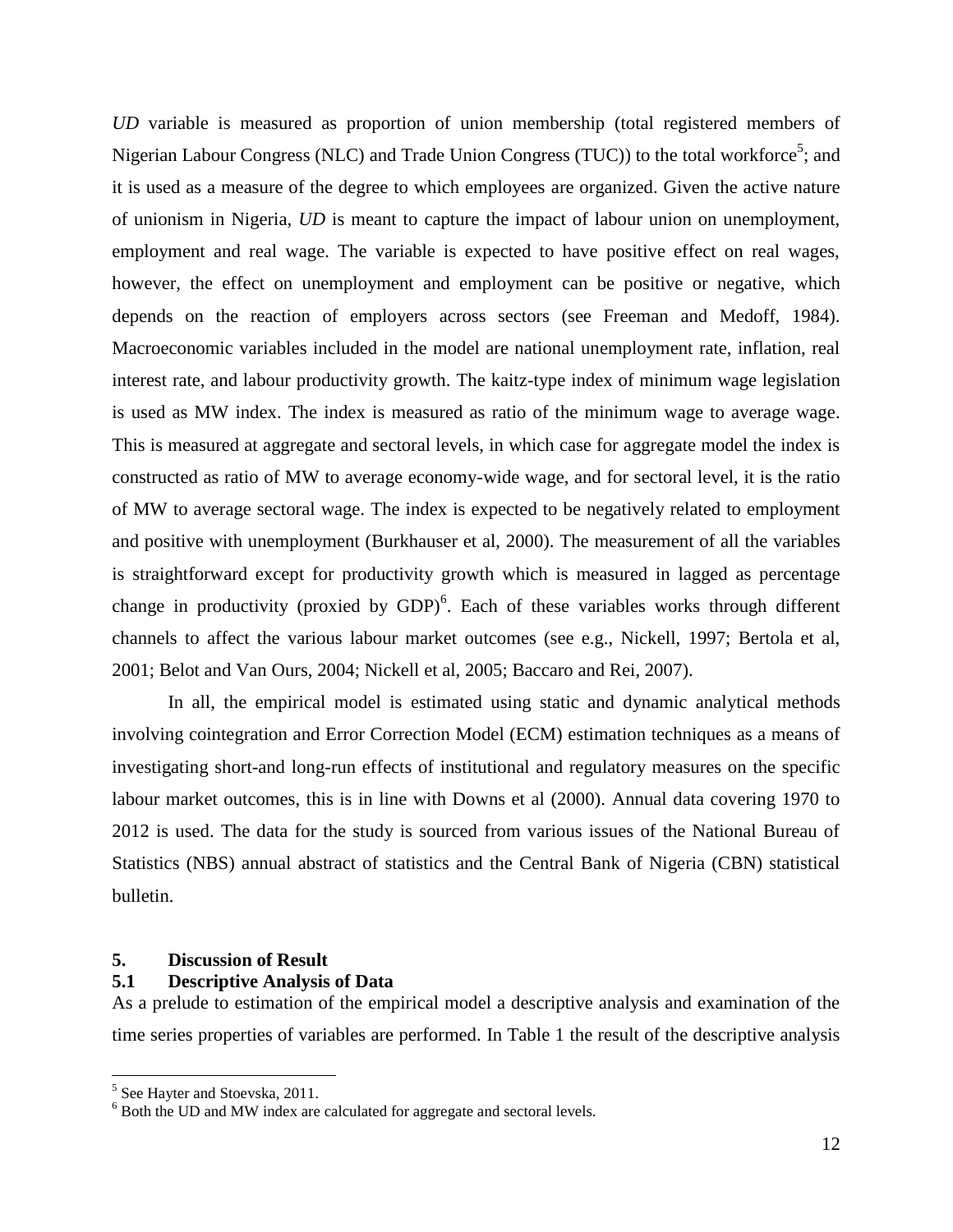of variables is presented. The result indicates that over the years average public sector employment has been greater than that of employment in the industrial sector, while mean wage in the industrial sector is higher than that of public sector. This is reflective of the prevailing situation in the country in which case government is the major employer in the formal sector, and that average wage in the industrial (private) sector is far above that of the public sector. Similarly, mean industrial sector union density is less than that of public sector; this is due to the fact that while public employees have freedom of joining union, membership in private sector is somehow restrictive. Further, the result shows that minimum wage index in the industrial sector is lower than that of public sector. This further reflect the little relevance of minimum wage in the industrial sector, since generally, industrial wages are usually above the national minimum wage on the average.

| Variable                                | <b>Mean</b> | maximum | <b>Minimum</b> | <b>Std. Dev</b> |
|-----------------------------------------|-------------|---------|----------------|-----------------|
| Industrial employment '000 $(Emp_{in})$ | 3,056       | 7,007   | 3,009          | 1,520           |
| Industrial MWI $(MWIin)$                | 0.077       | 0.251   | 0.012          | 0.059           |
| Industrial union density $(UDin)$       | 0.333       | 0.449   | 0.256          | 0.05            |
| Industrial wage '000 $(W_{in})$         | 4,970       | 11,800  | 216.241        | 2,294           |
| Inflation $(Inf)$                       | 19.36       | 72.84   | 3.46           | 16.57           |
| Average Minimum wage index (MWI)        | 0.181       | 0.351   | 0.101          | 0.065           |
| Public employment '000 $(Emp_{pu})$     | 6,466       | 16,632  | 2,364          | 4,310           |
| Public MWI $(MWI_{pu})$                 | 0.284       | 0.482   | 0.185          | 0.087           |
| Public union density $(UD_{\nu\mu})$    | 0.468       | 0.66    | 0.217          | 0.415           |
| Public wage $(W_{pu})$                  | 9,936       | 49,805  | 191.56         | 14,738          |
| Real GDP growth (GRGDP)                 | 1.813       | 22.173  | 15.458         | 6.037           |
| Real interest (RIR)                     | $-1.96$     | 25.13   | $-32.057$      | 13.455          |
| Total employment '000 ( <i>Emp</i> )    | 31,458      | 54,472  | 17,230         | 12,941          |
| Trade openness (Openness)               | 0.423       | 1.139   | 0.055          | 0.282           |
| Unemployment (Unemp)                    | 8.644       | 23.9    | 1.93           | 5.582           |
| Union density $(UD)$                    | 0.4         | 0.499   | 0.254          | 0.076           |
|                                         |             |         |                |                 |

**Table 1: Descriptive Analysis of Variables**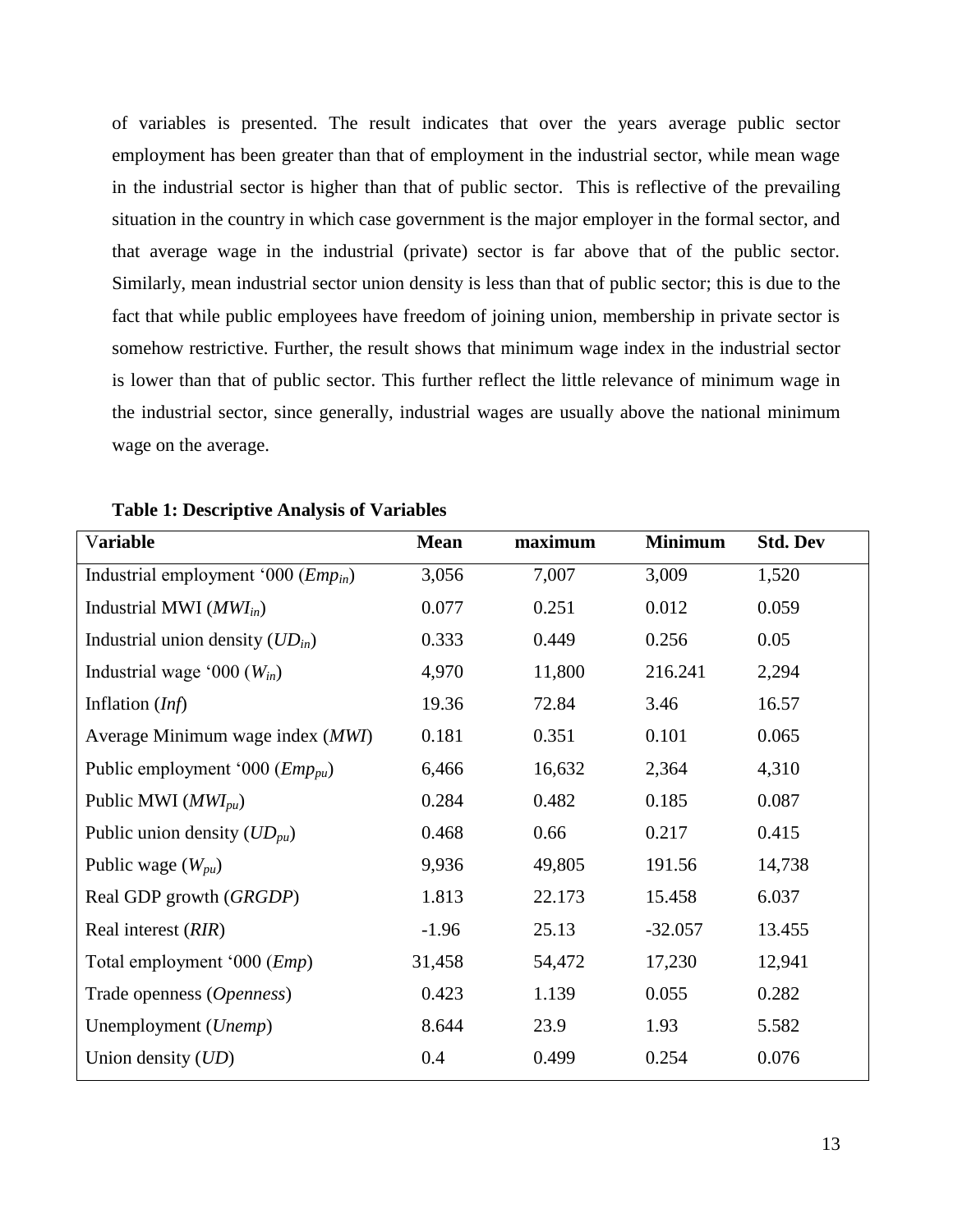## **5.2 Unit Root Test Results**

Further, time series properties of variables are examined by performing unit root test as a means of verifying the stability and ability of each variable to converge to its equilibrium value. The results in Table 2 show that most of the variables are integrated of order one, I (1) and nonstationary at their actual level, with the exception of inflation, industrial minimum wage index, real interest, and average industrial sector wage that are stationary at their original level, that is, I (0). This implies that the bulk of the variables have noise and exhibit the tendency of not easily reverting to their equilibrium mean values in the short-run.

|                        |          | <b>Augmented Dickey-Fuller (ADF)</b> |          | <b>Phillips-Perron (PP)</b> |                                              |
|------------------------|----------|--------------------------------------|----------|-----------------------------|----------------------------------------------|
| <b>Variable</b>        |          | <b>Level First Difference</b>        |          |                             | Level First Difference Order of Stationarity |
| Emp                    | 0.294    | $-6.465$                             | 0.309    | $-6.473$                    | I(1)                                         |
| $Emp_{in}$             | $-1.649$ | $-6.092$                             | $-1.841$ | $-6.092$                    | I(1)                                         |
| $Emp_{pu}$             | $-1.044$ | $-6.187$                             | $-1.057$ | $-6.185$                    | I(1)                                         |
| $GRGDP^*$              | $-2.626$ | $-5.018$                             | $-6.025$ |                             | I(1)                                         |
| Inf                    | 3.235    |                                      | $-3.067$ |                             | I(0)                                         |
| MWI                    | $-1.728$ | $-7.140$                             | $-1.738$ | $-7.143$                    | I(1)                                         |
| MWI <sub>in</sub>      | $-3.298$ |                                      | $-3.325$ |                             | I(0)                                         |
| $MWI_{pu}$             | $-1.525$ | $-6.216$                             | $-1.568$ | $-6.216$                    | I(1)                                         |
| <i><b>Openness</b></i> | $-1.006$ | $-7.877$                             | $-0.824$ | $-7.967$                    | I(1)                                         |
| $R$ <i>IR</i>          | $-5.821$ |                                      | $-5.821$ | $\blacksquare$              | I(0)                                         |
| $U\!D$                 | $-1.302$ | $-3.506$                             | $-1.476$ | $-5.347$                    | I(1)                                         |
| $U{D_{in}}^*$          | $-2.855$ | $-6.862$                             | $-2.961$ | $\overline{\phantom{a}}$    | I(1)                                         |
| $UD_{pu}$              | $-0.532$ | $-5.633$                             | $-0.720$ | $-5.632$                    | I(1)                                         |
| Unemp                  | 0.008    | $-5.357$                             | 0.151    | $-5.139$                    | I(1)                                         |
| $W_{in}$               | $-4.537$ |                                      | $-3.631$ |                             | I(0)                                         |
| $W_{pu}$               | 2.482    | $-10.099$                            | 1.751    | $-9.571$                    | I(1)                                         |

| <b>Table 2: Unit Root Test Result</b> |  |
|---------------------------------------|--|
|---------------------------------------|--|

Notes: 1) \* ADF test indicates non-stationary series while PP indicates stationarity.

2) 5% critical value for rejection of null hypothesis of non-stationarity for both ADF and PP is -2.933.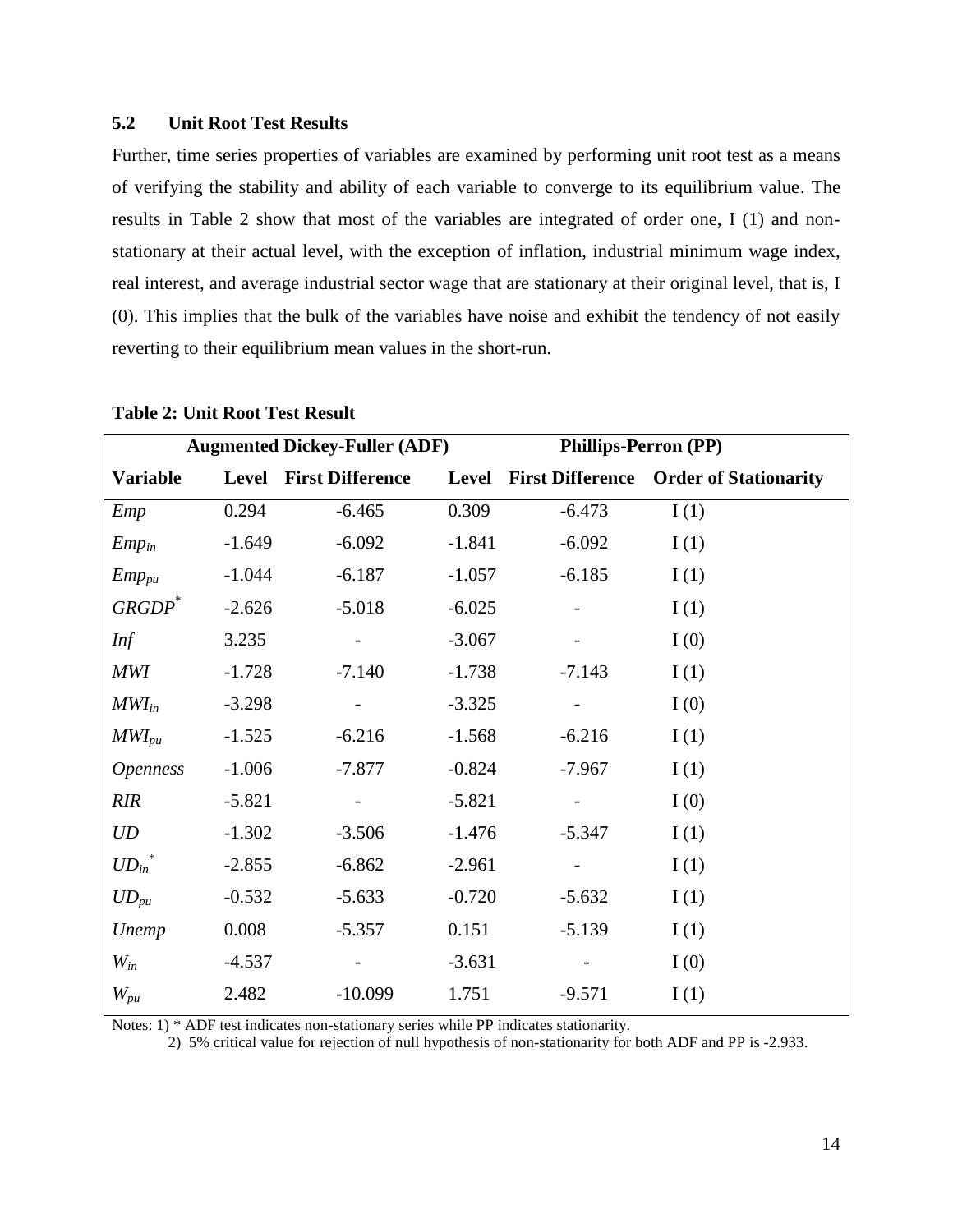## **5.3 Cointegration Test Result**

Given the unstable nature of series of the empirical model, and in line with Engel and Granger (1991) argument, cointegration test is carried out to ascertain the possibility of joint cointegration (long-run relationship) of linear combination of the variables in each of the empirical models. The Johansen cointegration test results indicate that at least one cointegrating vector could be found in the unemployment model, at least two cointegrating vectors exist in the aggregate employment and public employment models, whilst at least one could be found in the industrial employment model. Similarly, not less than two cointegerating vectors exist in both industrial sector and public sector wage models. In all, the cointegration test results indicate that variables in all the models have joint long-run relationship, and are therefore suitable for making long term prediction.

## **5.4 Unemployment Regression**

The result of the parsimonious ECM regression of unemployment equation is provided in Table 3. The result provides important insights on the relationship between institutional and regulatory variables and unemployment. First, it is shown that the previous level of unemployment has significant (10 percent) positive effect on current unemployment rate. It indicates the persistency of unemployment in the country. Similarly, previous level of economy-wide minimum wage index exacts negative impact on unemployment. This reflects that the higher the influence of minimum wage legislation, the more employers are likely to reduce their work force, thereby increasing unemployment level. The results also reveal that union density has insignificant positive effect on unemployment. Intuitively, this result can be related to the fact that as more workers join labour union, the higher the probability for employers to react negatively either through reducing employment or even threaten workers with dismissal, which may lead to upward pressure on unemployment.

Out of all the macroeconomic determinants included in the model, only productivity growth (growth rate of GDP) has positive relationship with unemployment, while other ones are negatively related with it. The positive relationship between unemployment and productivity growth can be explained by the economic reality of Nigeria in which case there has been persistent growth with unabated unemployment. However, it is worthy to note that none of the macroeconomic variables has any significant effect on unemployment. In general, the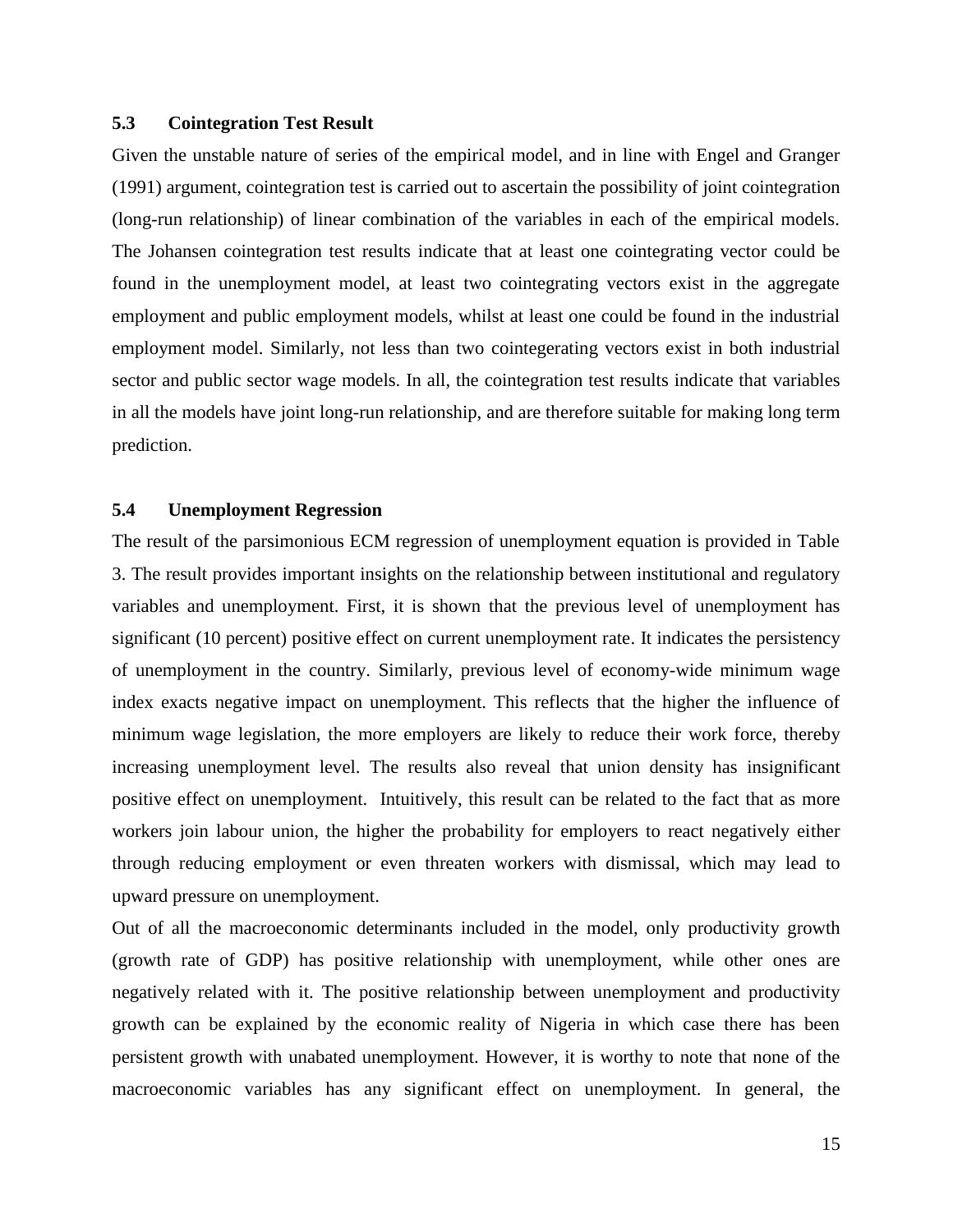insignificant effect of the macroeconomic variables on unemployment may be due to the structure of the economy which is largely driven by oil. The error correction variable (ECM) is negatively signed and significant, indicating the speed of adjustment of the unemployment equation.

| Dependent variable: Unemp |                    |                   |             |        |
|---------------------------|--------------------|-------------------|-------------|--------|
| <b>Variable</b>           | <b>Coefficient</b> | <b>Std. Error</b> | t-Statistic | Prob.  |
| Constant                  | 0.390              | 0.371             | 1.052       | 0.3006 |
| $Unemp_{-1}$              | 0.379              | 0.218             | 1.740       | 0.0916 |
| $MWI_{-1}$                | $-16.717$          | 6.466             | $-2.585$    | 0.0145 |
| UD                        | 2.106              | 7.018             | 0.300       | 0.7661 |
| $GRGDP_{-1}$              | 0.018              | 0.030             | 0.604       | 0.5500 |
| Inf                       | $-.0.005$          | 0.015             | $-0.365$    | 0.7173 |
| <i><b>Openness</b></i>    | $-0.867$           | 1.948             | $-0.445$    | 0.6592 |
| $RIR_{-1}$                | $-0.008$           | .020              | $-0.410$    | 0.6592 |
| $Ecm_{-1}$                | $-0.301$           | 0.136             | $-2.220$    | 0.0336 |
|                           |                    |                   |             |        |
| $R^2$                     | 0.316              |                   |             |        |
| <b>SER</b>                | 1.310              |                   |             |        |
| DW                        | 2.116              |                   |             |        |

**Table 3: Unemployment Regression Result**

Notes: 1) All variables are regressed at the level at which they are stationary

#### **5.5 Employment Regression**

As stated earlier, the employment equation is estimated at three different levels: aggregate (economy-wide); industrial sector; and public sector levels. From the aggregate employment regression results in Table 4, it is shown that average minimum wage index is negatively related to employment, although there is no significant relationship between the two, which reflect that minimum wage legislation has a reducing effect on aggregate employment level. The result also shows that productivity growth has negative relationship with employment, which confirms the relationship between the former and unemployment as depicted above. This is indicative of the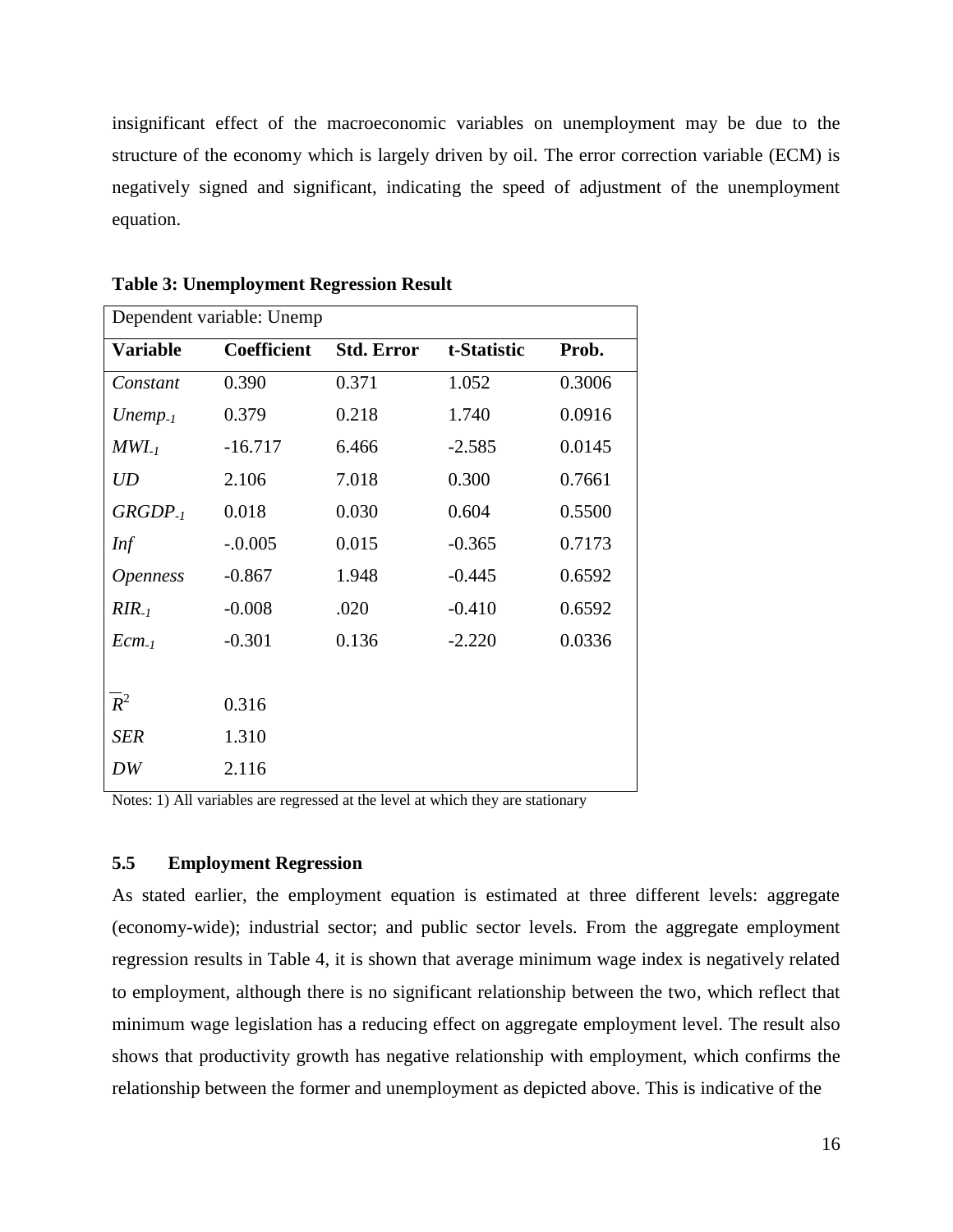| Dep. Variable          | Aggregate Emp.        | <b>Industrial Emp</b> | Public Emp           |
|------------------------|-----------------------|-----------------------|----------------------|
| $Emp_{in-1}$           |                       | $0.737(1.984)*$       |                      |
| $Emp_{pu-1}$           |                       |                       | 0.144(0.764)         |
| <b>MWI</b>             | $-23.982(-1.045)$     |                       |                      |
| $MWI_{-1}$             | $-33.076(-1.514)$     |                       |                      |
| $MWI_{in}$             |                       | $-57.496 (-2.594)^*$  |                      |
| $MWIin-1$              |                       | 32.146 (1.707)*       |                      |
| <b>MWIpu</b>           |                       |                       | $-35.178(-0.865)$    |
| $UD_{in}$              |                       | 24.103 (0.927)        |                      |
| $UD_{pu}$              |                       |                       | 24.247 (0.703)       |
| <b>GRGDP</b>           | $-0.104(-1.035)$      |                       | $-0.2.57(-1.187)$    |
| GRGDP-1                |                       | $-0.846(-0.594)$      |                      |
| Inf                    | 0.054(0.764)          | 0.818(1.035)          |                      |
| $Inf-1$                | $-0.064(-1.036)$      |                       |                      |
| <i><b>Openness</b></i> |                       | 5.009(0.606)          |                      |
| Openness-1             |                       | $-5.445 (-5.312)$ *** | 37.632 (2.519)*      |
| <b>RIR</b>             | $0.145(1.940)*$       |                       | 0.213(1.669)         |
| $RIR-1$                | $-0.181 (-2.718)$ *   | $2.240(2.203)*$       | $-0.260$ $(-2.055)*$ |
| Ecm-1                  | $-1.282 (-6.667)$ *** | $-1.756(-4.567)$ ***  | $-1.250(-4.638)$ *** |
| $\overline{R}^2$       | 0.690                 | 0.743                 | 0.589                |
| <b>SER</b>             | 4.183                 | 54.614                | 8.989                |
| DW                     | 2.172                 | 1.786                 | 1.824                |
| Observ.                | 41                    | 41                    | 41                   |

# **Table 4: Employment Regression Results**

Notes: 1) All variables are regressed at the level at which they are stationary

2) t-statistic in parenthesis; \*, \*\*, \*\*\* indicate 10%, 5%, and 1% significance levels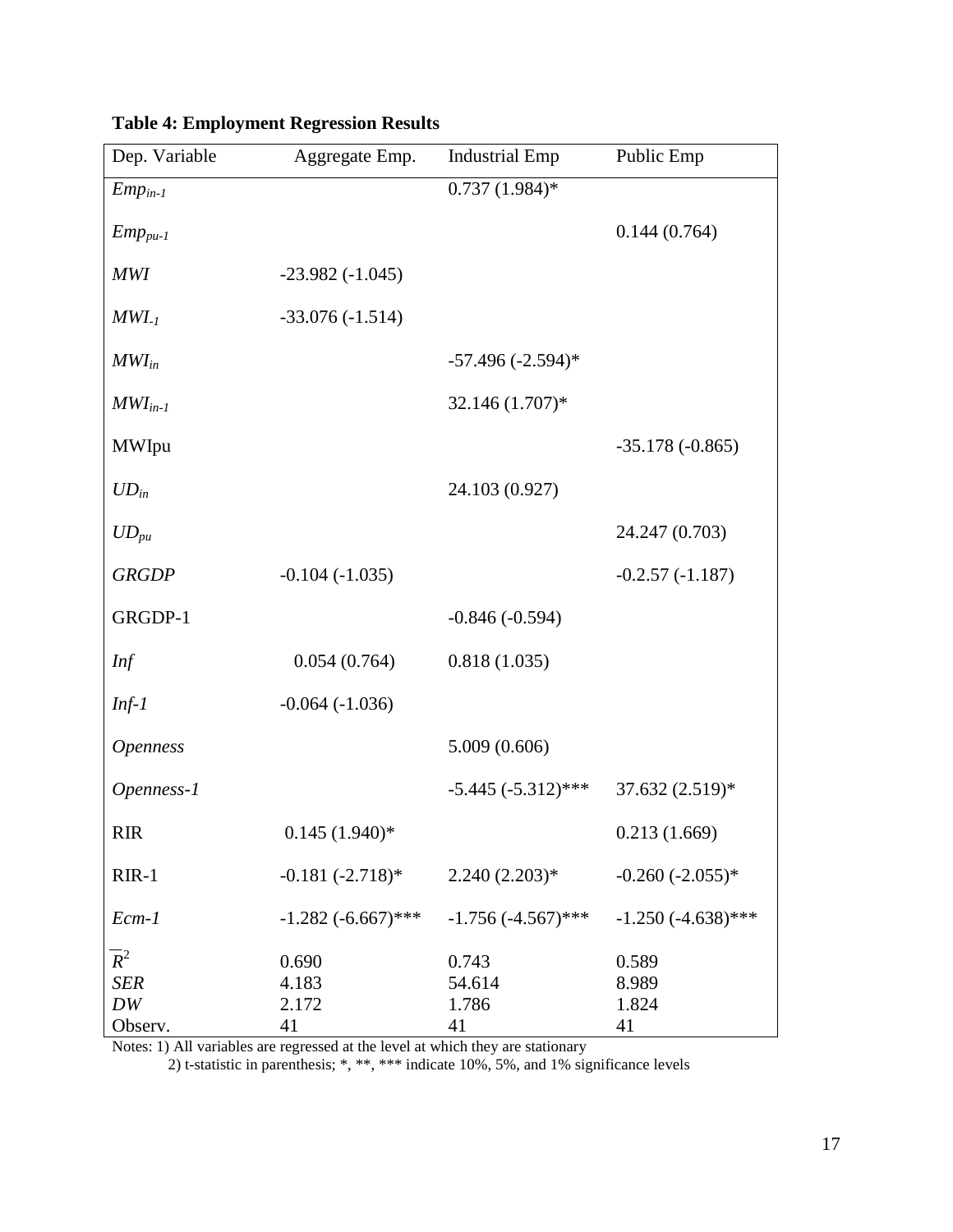increasing level of unemployment in spite of the continuous economic growth being experienced in the country in the past decade. The coefficients of the one year lagged values of inflation and real interest rate are also negatively related with aggregate employment. The relationship between unemployment and inflation establishes the validity of Philips curve hypothesis in the country.

The result of the industrial sector employment regression indicates that there is a mixed effect of minimum wage index on employment in the industrial sector; while current value of the index has significant reducing effect on employment; previous level of the index has the reverse impact. The result also shows that union density has positive but non-significant effect on the sector's employment. This implies that although as more people join the work force the higher the probability of them becoming union members, the increase in union membership does not have a meaningful influence on industrial sector employment level. Other macroeconomic determinants of employment level, that is, inflation, trade openness and real interest rate are all also positively related with industrial sector employment. The result of the public sector employment regression is not significantly different from that of the industrial sector with the exception that the minimum wage index has a clear negative relationship with employment in the sector. In all the results, the coefficient of the error correction term is rightly signed and significant.

## **5.6 Wage Regression**

Two different estimations are obtained for the wage equation and these are for industrial sector and public sector. The result (Table 5) from the industrial wage estimation shows that minimum wage index has significant positive impact on wage, indicating that as minimum wage rises there is also the tendency for industrial sector wage to rise. Further, the result reflects that although union density is positively related to wage in the industrial sector, it has little or no effect on wage determination in the sector. Inflation, openness and real interest all have negative relationship with wage; however, the relationship between openness and wage is not significant. This implies that increase in these variables has reducing effect on real industrial wage. The result obtained from the public sector wage regression is similar to that of the industrial sector, but none of the institutional and regulatory variable has any important impact on public sector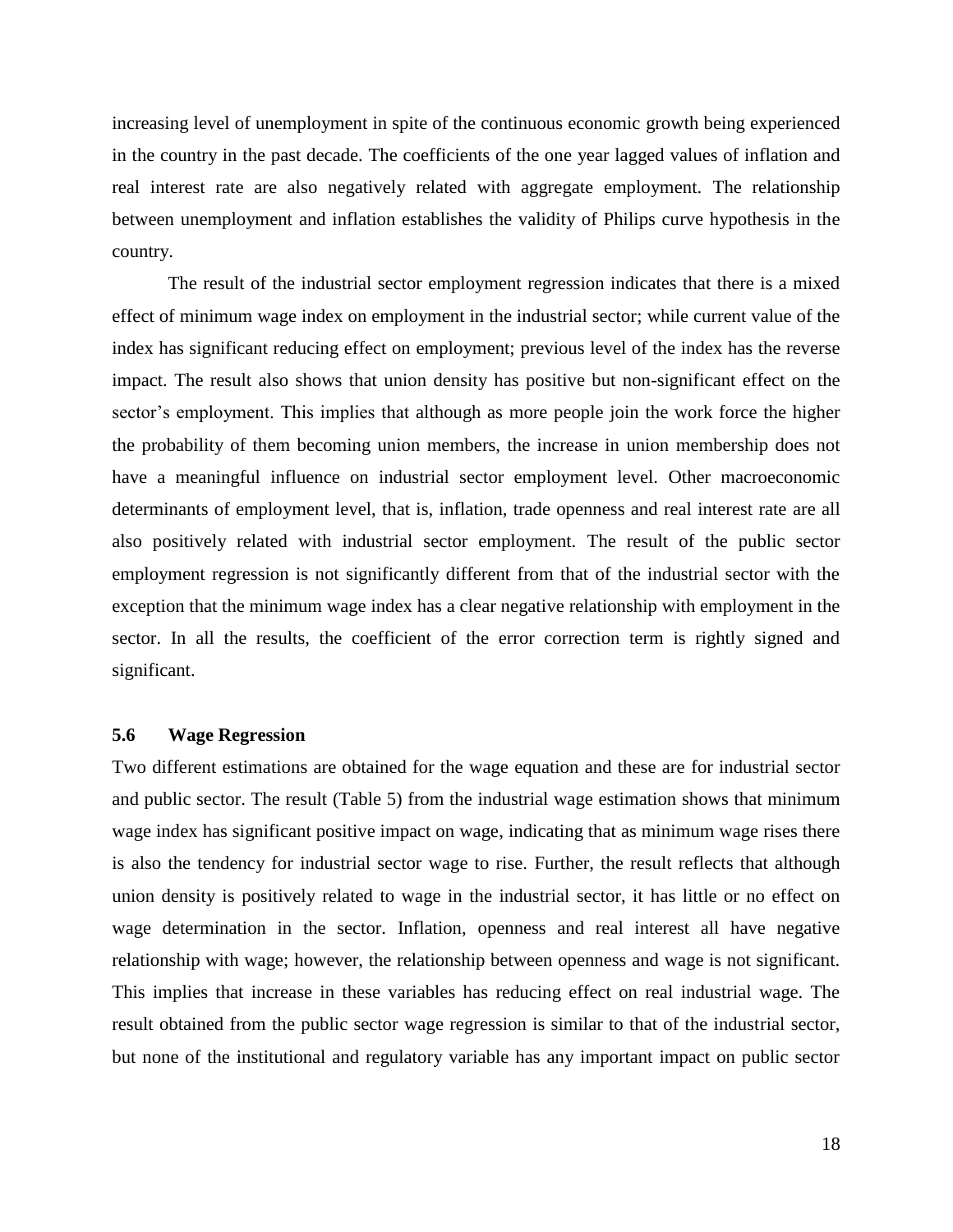wage. This is not unexpected because the rate of adjustment of public sector wage to union pressure and minimum wage index is sluggish.

| Dep. Variable          | Industrial Wage       | Public Wage             |
|------------------------|-----------------------|-------------------------|
| $W_{in-I}$             | 0.147(1.029)          |                         |
| MWI <sub>in</sub>      | 6.401 $(2.319)$ **    |                         |
| $MWIin-1$              | 10.588 (3.803)***     |                         |
| $MWI_{pu}$             |                       | 5.520 (0.622)           |
| $MNI_{pu-1}$           |                       | 10.558 (1.212)          |
| $UD_{in}$              | 5.601 (1.517)         |                         |
| $UD_{pu}$              |                       | 2.232(0.276)            |
| <b>GRGDP</b>           |                       | $-4.730(-0.898)$        |
| Inf                    | $-2.296(-1.807)*$     | $-1.652(-0.544)$        |
| $Inf-1$                | $-1.619(-1.597)$      |                         |
| <i><b>Openness</b></i> | $-2.794(-0.715)$      |                         |
| Openness-1             |                       | $-3.769(-1.017)$        |
| <b>RIR</b>             | $-2.456(-1.740)*$     | 4.446 (1.195)           |
| $RIR_{-1}$             |                       | $-7.502$ $(-2.030)*$    |
| $Ecm-1$                | $-1.247 (-5.726)$ *** | $-1.054$ $(-5.753)$ *** |
| $\overline{R}^2$       | 0.666                 | 0.470                   |
| <b>SER</b>             | 77.698                | 221.850                 |
| DW                     | 2.286                 | 2.081                   |
| Observ.                | 41                    | 41                      |

**Table 6: Wage Regression Results** 

Notes: 1) All variables are regressed at the level at which they are stationary

2) t-statistic in parenthesis; \*, \*\*, \*\*\* indicate 10%, 5%, and 1% significance levels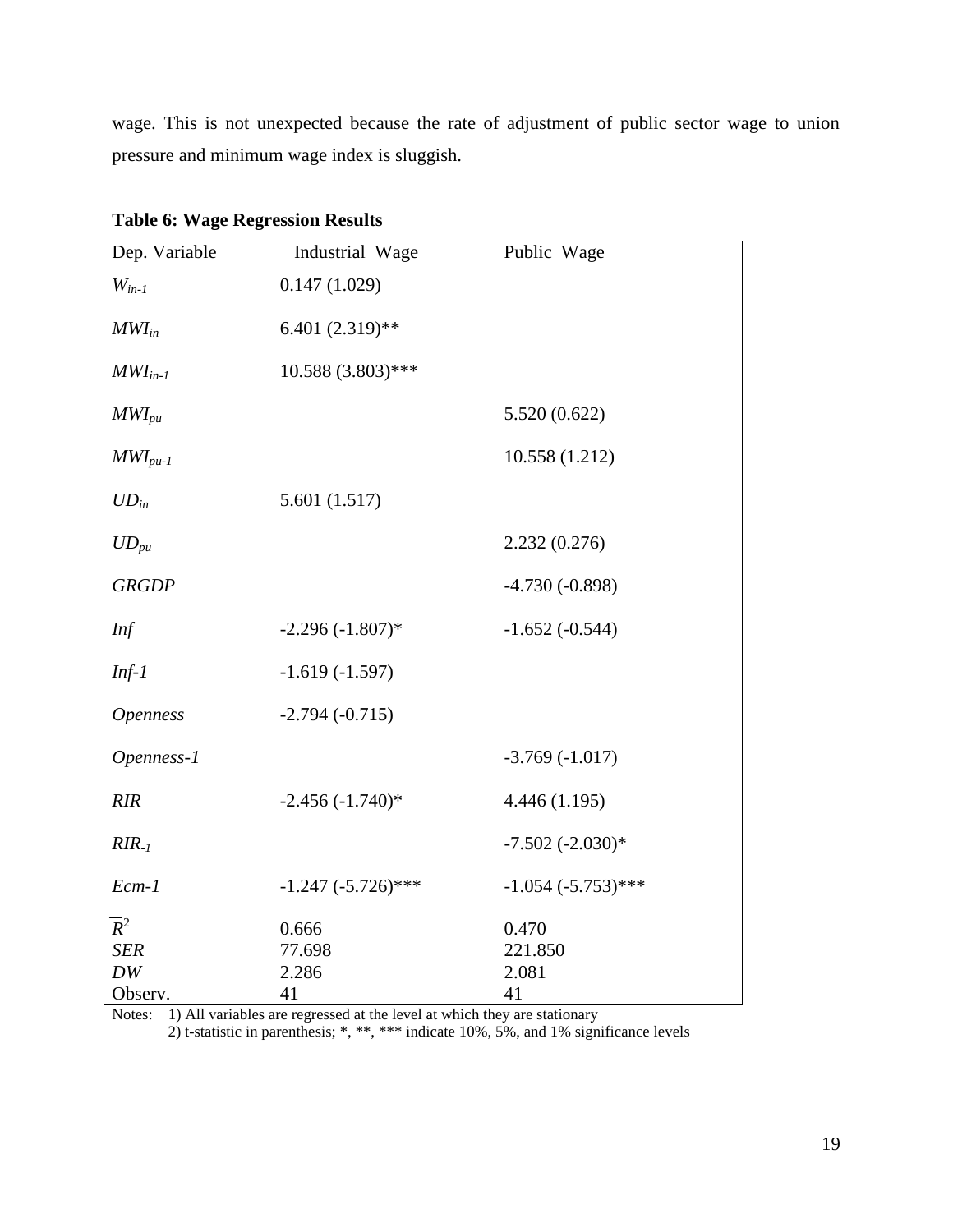## **6. Conclusion**

This paper has attempted to investigate the impact of institutions and regulatory framework on labour market outcomes in Nigeria focusing on unemployment, employment and wage effects. Kaizt –type index of minimum wage legislation and union density are the two measures used to capture institution and regulation effect. Dynamic models are specified for unemployment, employment and wage which are estimated using cointegration and ECM estimation techniques. Empirical result from the study indicated that minimum wage index has significant positive impact on unemployment. Union density which is used to capture the effect of labour union has positive but unimportant effect on unemployment.

In terms of employment effects of institution and regulation, the study has been able to show that minimum wage index has negative but insignificant effect on aggregate employment, has mixed effect on industrial sector employment, and non-significant negative impact on public sector employment. On the other hand, union density has non-significant positive effect on employment across sectors. Minimum wage has highly significant positive impact on industrial sector wage, but the effect on public sector wage is not significant. Labour union effect, as measured by union density has insignificant positive impact on wage in both industrial and public sectors.

An important policy lesson emanating from the study is although that institution and regulatory framework are usually put in place for specific purpose; they have different effect on different labour market outcomes across public and private sectors. Consequently, the design and implementation of institutional and regulatory framework should done with caution, as they may yield unintended results.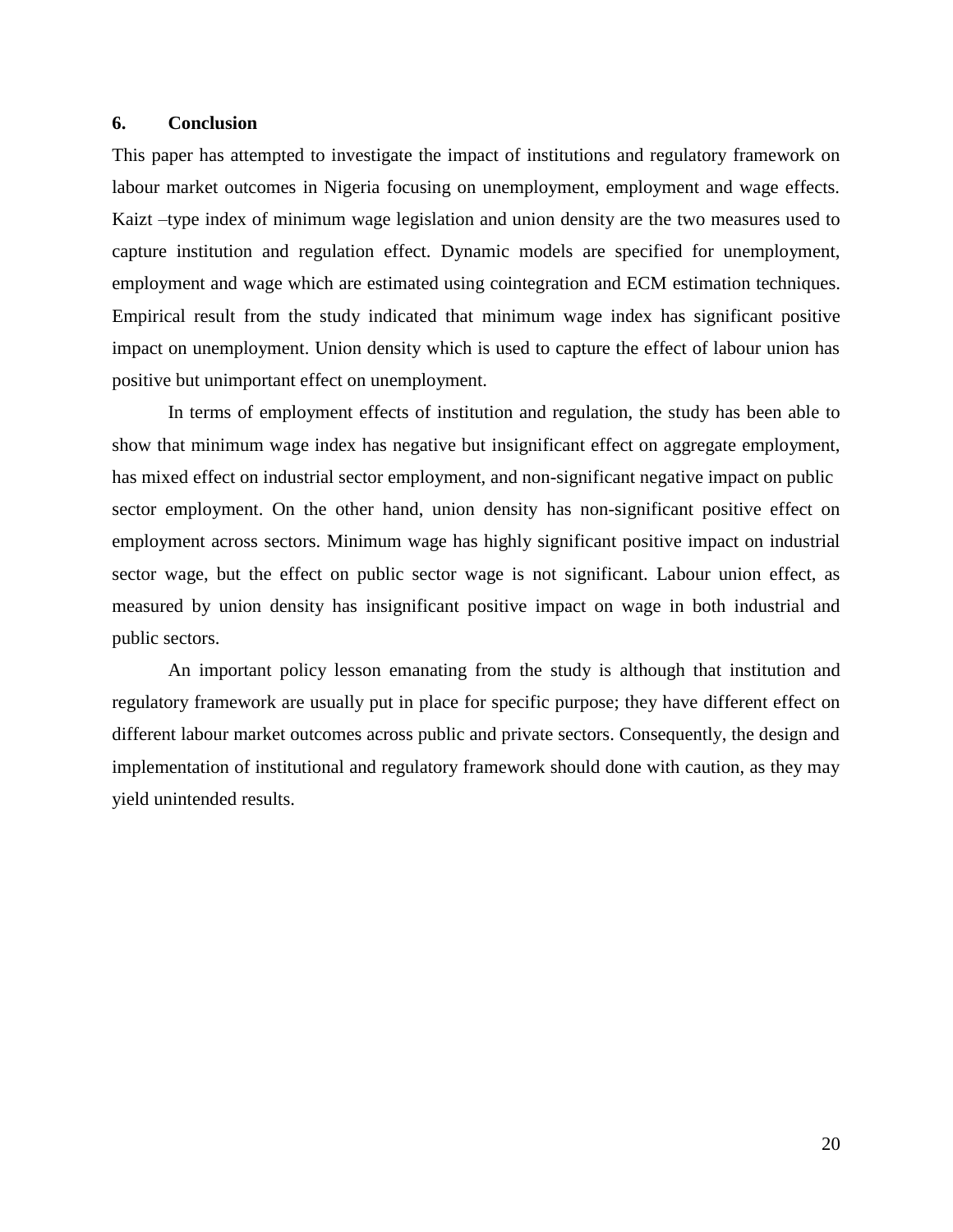## **Reference**

- Ajakaiye, O. and W.O. Akerele, (1996) "Overview of Conceptual and Methodological Issues in Informal Sector Research". In E.U. Olisadebe and O. Ajakaiye (eds) *Conceptual and Methodological Framework for Informal Sector Research in Nigeria,* CBN/NISER Informal Sector Study (Lagos: CBN), pp. 7-25.
- Akerlof, George (1984) *An Economist's Book of Tales*, Cambridge University Press, Cambridge.
- Baccaro, Lucio and Diego Rei, (2007), Institutional Determinants of Unemployment in OECD Countries: Does the Regulatory View hold Water?, *[International Organization](http://journals.cambridge.org/action/displayJournal?jid=INO)*, Vol. 61, No. 3, pp. 527-569.
- Belot, Michèle and Jan Van Ours (2004) Does the Recent Success of Some OECD Countries in Lowering their Unemployment Rates Lie in the Clever Design of their Labor Market Reforms?, Oxford Economic Papers Vol. 56, pp.621-42.
- Bentolila, S. and Dolado, J. J. (1994) Labour flexibility and wages: Lessons from Spain, *Economic Policy*, Vol. 9, No. 18, pp. 53-99.
- Bertola, Giusepe (1992) Labour turnover costs and average labour demand", [Journal of Labor](http://ideas.repec.org/a/ucp/jlabec/v10y1992i4p389-411.html)  Economics, [Vol. 10, No. 4, pp. 380-388.](http://ideas.repec.org/a/ucp/jlabec/v10y1992i4p389-411.html)
- Besley, T. and Burgess R. (2004) Can Labour Regulation Hinder Economic Performance? Evidence from India, The Quarterly Journal of Economics, Vol. 119, No. 1, pp. 91-134.
- Betcherman, G. (2013) "Labour Market Institutions: A Review of the Literature" Background Paper or The World Development Report 2013.
- Bhattacharjea, A. (2006) Labour Market Regulation and Industrial Performance in India: A Critical Review of the Empirical Evidence, Centre for Development Economics Working Paper.
- Blanchard, O.J. and Wolfers, J. (2000) The Role of Shocks and Institutions in the Rise of European Unemployment: The Aggregate Evidence, *Economic Journal*, Vol.110, No. 462, pp. C1-C33.
- Blank, R. and Freeman, R. (1994) "Evaluating the Connection between Social Protection and Economic Flexibility" in Blank, R. (ed.) *Social Protection versus Economic Flexibility: Is the A Trade Off*?, Chicago: University of Chicago Press.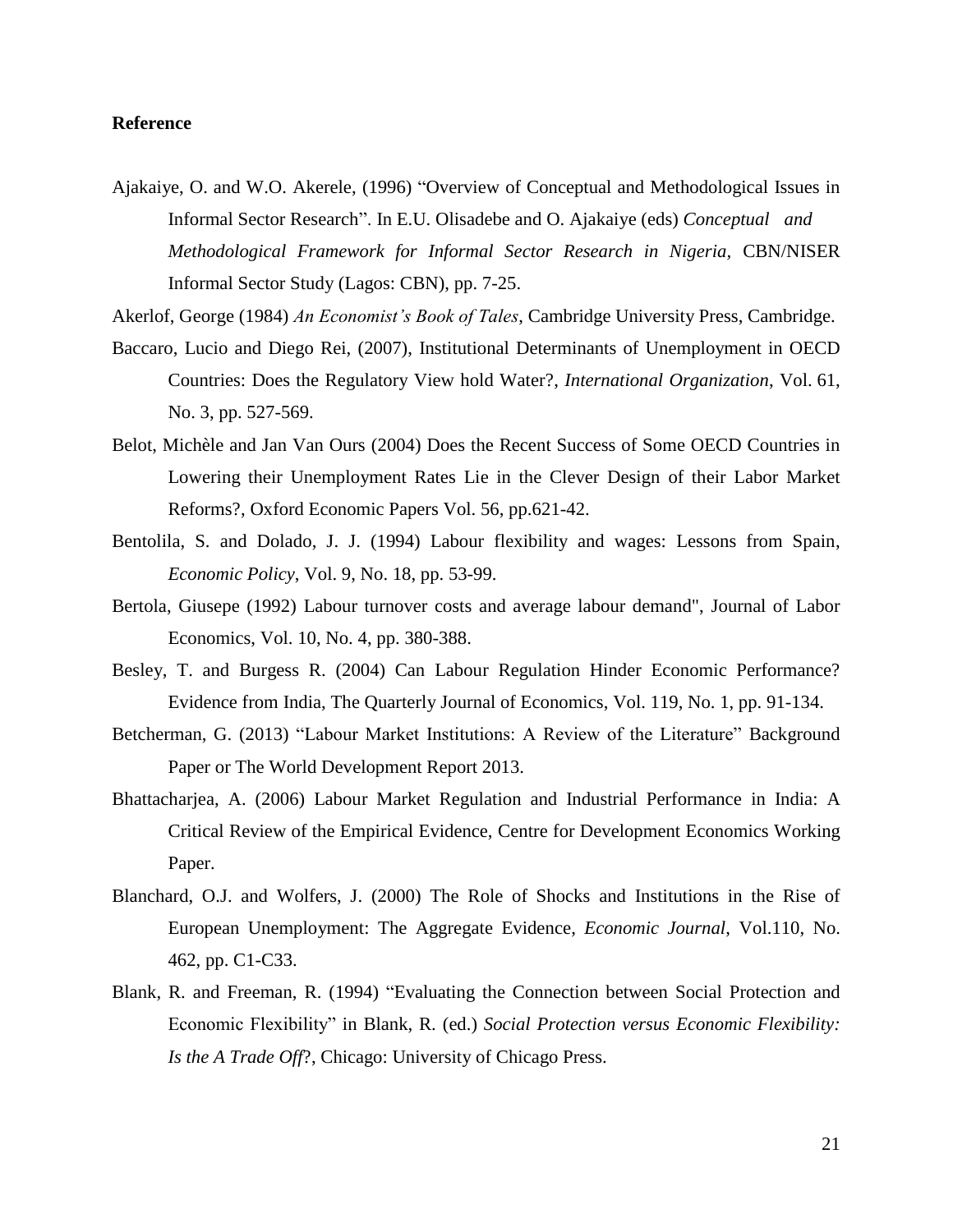- Boeri, T. and M. Macis (2007) Do Unemployment Benefits Promote or Hinder Structural Change?, Paper Presented at IZA/WB Conference in May, Bonn.
- Botero, J., S. Djankov, R. La Porta, F. Lopez de Silanes, and A. Shleifer (2003) The Regulation of Labour, *NBER* Working Paper 9756.
- Burkhauser, R. V., K. A. Couch and D. C. Wittenburg (2000) A Reassessment of the New Economics of the Minimum Wage Literature with Monthly Data from the Current Population Survey. *Journal of Labor Economics*, Vol. 18, No. 4, pp. 653-680.
- Burki, S.J. and G. E. Perry (1997) The Long March: A Reform Agenda for Latin America and the Caribbean in the Next Decade, Washington, DC: The World Bank.
- Cesar, C. and A. Chong (2003) Are Labour Market Regulations an Obstacle for Long-Term Growth?. Presented at Seventh Annual Conference of the Central Bank of Chile on "Labour Markets and Institutions
- Chen, Martha (2007) "Rethinking the Informal Economy: Linkages with Formal Economy and the Formal Regulatory Environment". DESA Working Paper No. 46.
- Cingano, F., L. Marco, M. Julian, and P. Giovanni (2010) The Effects of Employment Protection Legislation and Financial Market Imperfections on Investment: Evidence from a Firm-Level Panel of EU Countries, *Economic Policy,* Vol. 25, No. 61, pp.117-163.
- Collier, Paul (1986) An Analysis of the Nigerian Labour Market. Discussion Paper, Development Research Department, World Bank.
- Downes, A. S., N. Mamingi and R. B. Antoine (2000) Labour Market Regulation and Employment in the Caribbean, Inter American Development, Research Network Working Paper #R-3888.
- Elmeskov, J., J. P. Martin, and S. Scarpetta (1998) "Key Lessons for Labour Market Reforms: Evidence from OECD Countries' Experiences", *Swedish Economic Policy Review*, Vol. 5, No. 2, pp. 205-252.
- Engle, R. and C. Granger (199) *Long-Run Economic Relationships: Reading in Cointegration*. Oxford: Oxford University Press.
- Fallon, P. and D. Very. (1988) *The Economics of Labour Markets. Oxford*, Phillip Allen.
- Fasih, T. (2008) *Linking Education Policy to Labour Market Outcomes*, The International Bank for Reconstruction and Development / The World Bank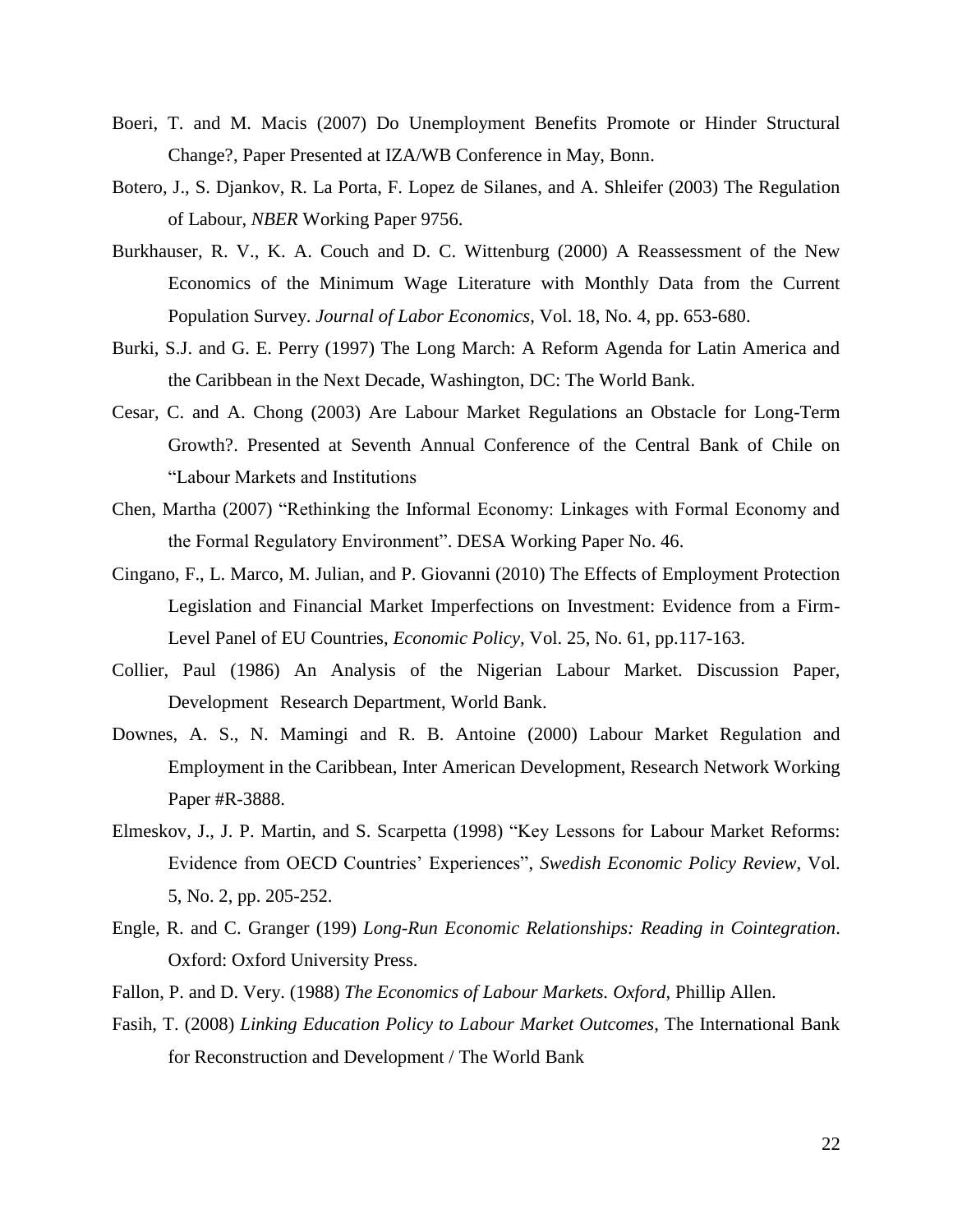- Fitoussi, J.P., D. Jestaz, E. Phelps and A. G. Zoeg (2000) Roots of the Recent Recoveries: Labour Reforms or Private Sector Forces?, *Brookings Papers on Economic Activity 1*.
- Fleetwood, S. (2008) A Trans-disciplinary (Proto) Model of Labour Markets, Centre for Employment Studies Research, Bristol Business School University of the West of England, Working Paper 12.
- Folawewo, Abiodun O. (2009) Minimum Wage Legislation and Its Macroeconomic Impact in Developing Countries: The Case of Nigeria, *Asian-African Journal of Economics and Econometrics,* Vol. 9, No.1, pp. 57-73.
- Forteza, A. and M. Rama (2002) Labour Market Rigidity and the Success of Economic Reforms across more than One Hundred Countries, The World Bank, Mimeo

Freeman, Richard and James Medoff (1984) *What Do Unions Do*?, New York: Basic Books.

- Freeman, Richard B. (1993) Labour Market Institutions and Policies: Help or Hindrance to Economic Development?, World Bank Annual Conference on Development Economics, Washington, D.C.: World Bank.
- Griffith, R., R. Harrison, and G. Macartney (2006) Product Market Reforms, Labour Market Institutions and Unemployment, Institute for Fiscal Studies WP06/06.
- Hayter, Susan and Valentina Stoevska (2011) Social Dialogue Indicators: International Statistical Inquiry 2008-09, Technical Brief, International Labour Office, Geneva
- Heckman, J. and C. Pages (2000) The Cost of Job Security Regulation: Evidence from Latin American Labor Markets, NBER Working Paper no. 7773.
- International monetary Fund (2003) World Economic Outlook, Chapter 4, Washington DC: International Monetary Fund.
- Márquez, G. and C. Pagés-Serra (1998) Ties that Bind: Employment Protection and Labor Market Outcomes in Latin America, Working paper Series 373, Washington, DC, United States: Inter-American Development Bank, Office of the Chief Economist.
- Micco, A. and C. Pages (2006) The Economic Effects of Employment Protection: Evidence from International Industry-Level Data, *IZA* Discussion Paper No. 2433.
- Nickell, S., L. Nunziata and W. Ochel (2005) Unemployment in the OECD since the 1960s: What Do We Know?, *Economic Journal*, Vol. 115, No. 01, pp.1-27.